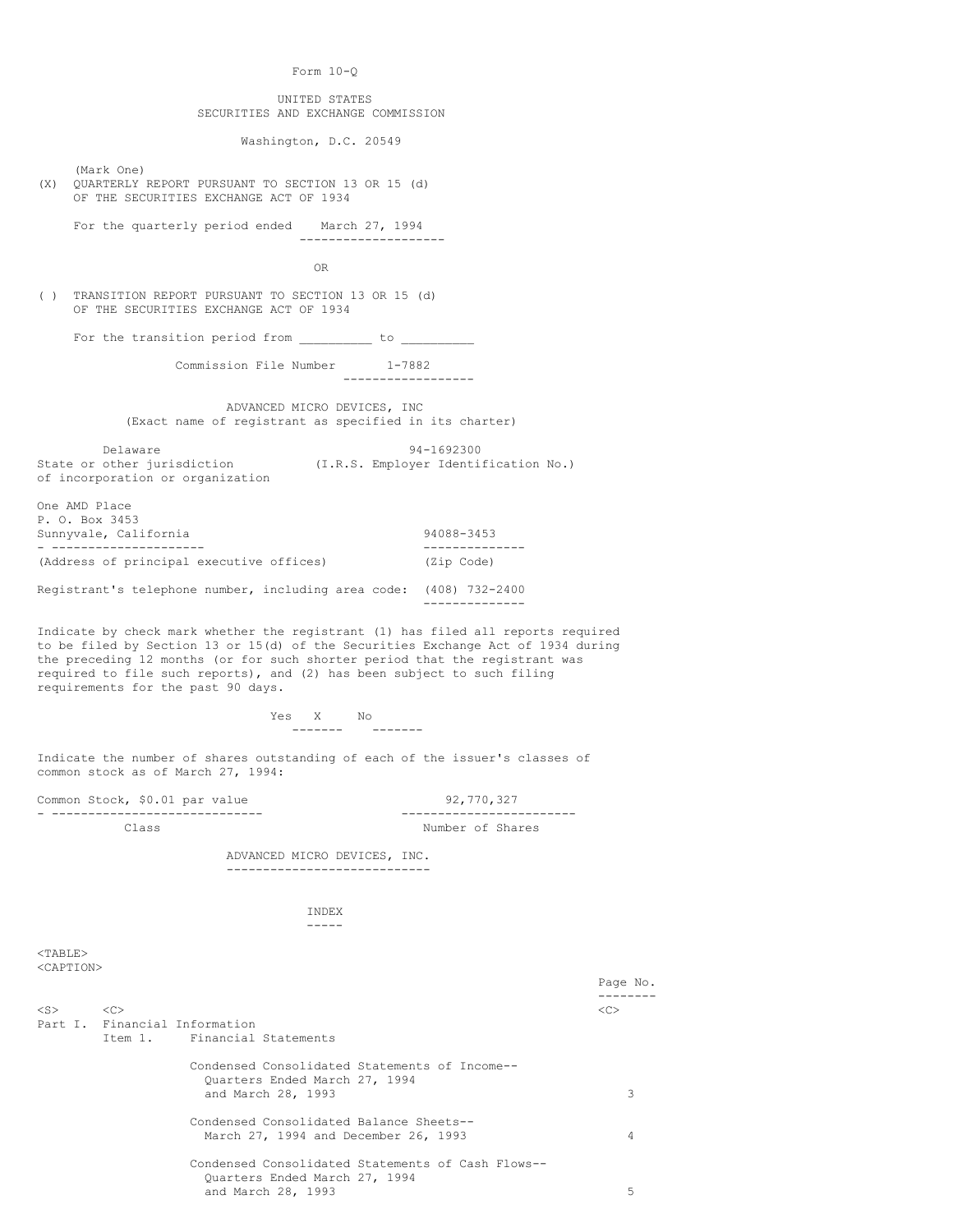|                   |                            | Notes to Condensed Consolidated Financial Statements                                     | 6   |
|-------------------|----------------------------|------------------------------------------------------------------------------------------|-----|
|                   | Item 2.                    | Management's Discussion and Analysis of Results of<br>Operations and Financial Condition | 9   |
|                   | Part II. Other Information |                                                                                          |     |
|                   |                            | Item 1. Legal Proceedings                                                                | 14  |
|                   | Ttem 5                     | Other Information                                                                        | 23  |
|                   | Item 6.                    | Exhibits and Reports on Form 8-K                                                         | 2.4 |
| $\langle$ /TABLE> | Signature                  |                                                                                          | 2.5 |
|                   |                            |                                                                                          |     |

2

# I. FINANCIAL INFORMATION

ITEM 1. FINANCIAL STATEMENTS

## ADVANCED MICRO DEVICES, INC. ----------------------------

### CONDENSED CONSOLIDATED STATEMENTS OF INCOME -------------------------------------------

 (Unaudited) (Thousands Except Per Share Amounts)

<TABLE> <CAPTION>

|                                                                                                 | Quarter Ended<br>------------------------ |                                                                                                                                                                                                                                                                                                                                                                                                                                                                                                                                                              |
|-------------------------------------------------------------------------------------------------|-------------------------------------------|--------------------------------------------------------------------------------------------------------------------------------------------------------------------------------------------------------------------------------------------------------------------------------------------------------------------------------------------------------------------------------------------------------------------------------------------------------------------------------------------------------------------------------------------------------------|
|                                                                                                 | March 27, March 28,<br>1994<br>---------  | 1993<br>___________                                                                                                                                                                                                                                                                                                                                                                                                                                                                                                                                          |
| $<$ S $>$<br>Net Sales                                                                          | $<\infty>$                                | $\langle$ C><br>\$513,080 \$407,433                                                                                                                                                                                                                                                                                                                                                                                                                                                                                                                          |
| Expenses:<br>Cost of sales<br>Research and development<br>Marketing, general and administrative | 230,437<br>68,221<br>92,894<br>---------  | 194,082<br>61,827<br>68,481<br>_________                                                                                                                                                                                                                                                                                                                                                                                                                                                                                                                     |
|                                                                                                 | ________                                  | 391,552 324,390<br>$- - - - - - - -$                                                                                                                                                                                                                                                                                                                                                                                                                                                                                                                         |
| Operating income                                                                                |                                           | 121,528 83,043                                                                                                                                                                                                                                                                                                                                                                                                                                                                                                                                               |
| Interest and other income, net<br>Interest expense                                              | 3,603<br>---------                        | 3,387<br>$(739)$ $(1,082)$<br>---------                                                                                                                                                                                                                                                                                                                                                                                                                                                                                                                      |
| Income before taxes on income                                                                   |                                           | 124,392 85,348                                                                                                                                                                                                                                                                                                                                                                                                                                                                                                                                               |
| Provision for taxes on income                                                                   | 39,805                                    | 23,897<br>--------                                                                                                                                                                                                                                                                                                                                                                                                                                                                                                                                           |
| Net income                                                                                      | 84,587                                    | 61,451                                                                                                                                                                                                                                                                                                                                                                                                                                                                                                                                                       |
| Preferred stock dividends                                                                       | 2,588<br>---------                        | 2,587<br>--------                                                                                                                                                                                                                                                                                                                                                                                                                                                                                                                                            |
| Net income applicable to common shareholders                                                    | \$ 81,999<br>========                     | \$58,864<br>$\begin{array}{cccccccccc} \multicolumn{2}{c}{} & \multicolumn{2}{c}{} & \multicolumn{2}{c}{} & \multicolumn{2}{c}{} & \multicolumn{2}{c}{} & \multicolumn{2}{c}{} & \multicolumn{2}{c}{} & \multicolumn{2}{c}{} & \multicolumn{2}{c}{} & \multicolumn{2}{c}{} & \multicolumn{2}{c}{} & \multicolumn{2}{c}{} & \multicolumn{2}{c}{} & \multicolumn{2}{c}{} & \multicolumn{2}{c}{} & \multicolumn{2}{c}{} & \multicolumn{2}{c}{} & \multicolumn{2}{c}{} & \multicolumn{2}{c}{} & \mult$                                                           |
| Net income per common share<br>Primary                                                          | \$0.85                                    | \$0.63                                                                                                                                                                                                                                                                                                                                                                                                                                                                                                                                                       |
| Fully diluted                                                                                   | \$0.82                                    | \$ 0.61                                                                                                                                                                                                                                                                                                                                                                                                                                                                                                                                                      |
| Shares used in per share calculation<br>Primary                                                 | --------<br>96,233                        | $= 222222222$<br>93,751                                                                                                                                                                                                                                                                                                                                                                                                                                                                                                                                      |
| Fully diluted                                                                                   | ========<br>103,670                       | $\qquad \qquad \overline{\qquad \qquad }==-\frac{1}{2}$<br>100,820<br>$\begin{array}{cccccccccc} \multicolumn{2}{c}{} & \multicolumn{2}{c}{} & \multicolumn{2}{c}{} & \multicolumn{2}{c}{} & \multicolumn{2}{c}{} & \multicolumn{2}{c}{} & \multicolumn{2}{c}{} & \multicolumn{2}{c}{} & \multicolumn{2}{c}{} & \multicolumn{2}{c}{} & \multicolumn{2}{c}{} & \multicolumn{2}{c}{} & \multicolumn{2}{c}{} & \multicolumn{2}{c}{} & \multicolumn{2}{c}{} & \multicolumn{2}{c}{} & \multicolumn{2}{c}{} & \multicolumn{2}{c}{} & \multicolumn{2}{c}{} & \mult$ |
|                                                                                                 |                                           |                                                                                                                                                                                                                                                                                                                                                                                                                                                                                                                                                              |

 $\langle$ /TABLE $>$ 

See accompanying notes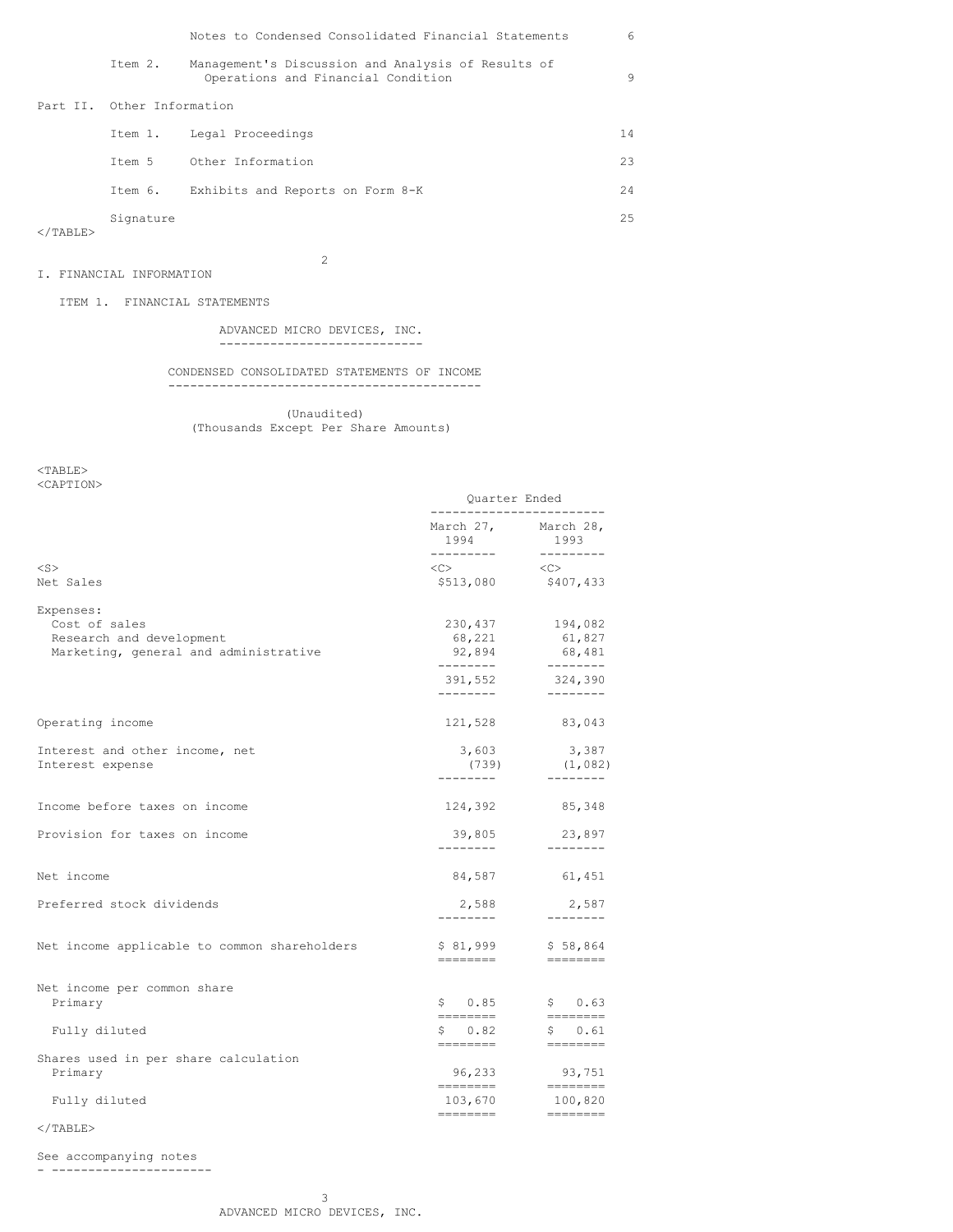### CONDENSED CONSOLIDATED BALANCE SHEETS

 ------------------------------------- (Thousands)

 $<$ TABLE $>$ <CAPTION>

|                                                  | March 27,<br>1994<br>(Unaudited) | December 26,<br>1993<br>(Audited) |  |
|--------------------------------------------------|----------------------------------|-----------------------------------|--|
|                                                  |                                  | _____________                     |  |
| $<$ S $>$<br>Assets<br>$     -$                  | <<>                              | <<                                |  |
| Current assets:                                  |                                  |                                   |  |
| Cash and cash equivalents                        | \$84,405                         | \$60,423                          |  |
| Temporary cash investments                       | 458,282                          | 427,775                           |  |
|                                                  | -----------                      | -----------                       |  |
| Total cash and cash equivalents, and             |                                  |                                   |  |
| temporary cash investments                       | 542,687                          | 488,198                           |  |
| Accounts receivable, net<br>Inventories:         | 313,972                          | 263,617                           |  |
| Raw materials                                    | 14,953                           | 15,371                            |  |
| Work-in-process                                  | 59,372                           | 56,504                            |  |
| Finished goods                                   | 30,507                           | 32,175                            |  |
|                                                  | ------------                     | -----------                       |  |
| Total inventories                                | 104,832                          | 104,050                           |  |
| Prepaid expenses and other current assets        | 33,082                           | 30,399                            |  |
| Deferred income taxes                            | 77,924                           | 77,922                            |  |
|                                                  | -----------                      | -----------                       |  |
| Total current assets                             | 1,072,497                        | 964,186                           |  |
| Property, plant and equipment, at cost           | 2,043,892                        | 1,998,363                         |  |
| Accumulated depreciation and amortization        | (1, 127, 402)<br>-----------     | (1,094,037)<br>-----------        |  |
| Net property, plant and equipment                | 916,490                          | 904,326                           |  |
| Other assets                                     | 69,256                           | 60,719                            |  |
|                                                  | -----------                      | -----------                       |  |
|                                                  | \$2,058,243                      | \$1,929,231                       |  |
|                                                  | -----------                      | ===========                       |  |
| Liabilities and Stockholders' Equity             |                                  |                                   |  |
| ---------------------------------                |                                  |                                   |  |
|                                                  |                                  |                                   |  |
| Current liabilities:<br>Notes payable to banks   | \$<br>33,304                     | \$30,994                          |  |
| Accounts payable                                 | 102,976                          | 127,151                           |  |
| Accrued compensation and benefits                | 88,977                           | 81,860                            |  |
| Accrued liabilities                              | 88,588                           | 83,982                            |  |
| Income tax payable                               | 64,726                           | 34,991                            |  |
| Deferred income on shipments to distributors     | 90,618                           | 74,436                            |  |
| Long-term debt and capital lease obligations due |                                  |                                   |  |
| within one year                                  | 22,439                           | 21,205                            |  |
|                                                  | -----------                      | -----------                       |  |
| Total current liabilities                        | 491,628                          | 454,619                           |  |
| Deferred income taxes                            | 42,837                           | 42,837                            |  |
| Long-term debt and capital lease obligations due |                                  |                                   |  |
| after one year                                   | 81,108                           | 79,504                            |  |
|                                                  |                                  |                                   |  |
| Stockholders' equity:                            |                                  |                                   |  |
| Capital stock:                                   |                                  |                                   |  |
| Serial preferred stock, par value                | 35                               | 35                                |  |
| Common stock, par value                          | 929                              | 926                               |  |
| Capital in excess of par value                   | 628,130                          | 619,733                           |  |
| Retained earnings                                | 813,576                          | 731,577                           |  |
|                                                  | ___________                      | -----------                       |  |
| Total stockholders' equity                       | 1,442,670<br>-----------         | 1,352,271<br>___________          |  |
|                                                  | \$2,058,243                      | \$1,929,231                       |  |
|                                                  | ===========                      | ===========                       |  |

# $\langle$ /TABLE $\rangle$

See accompanying notes

- ----------------------

#### 4

 ADVANCED MICRO DEVICES, INC. ----------------------------

 CONDENSED CONSOLIDATED STATEMENTS OF CASH FLOWS -----------------------------------------------

> (Unaudited) (Thousands)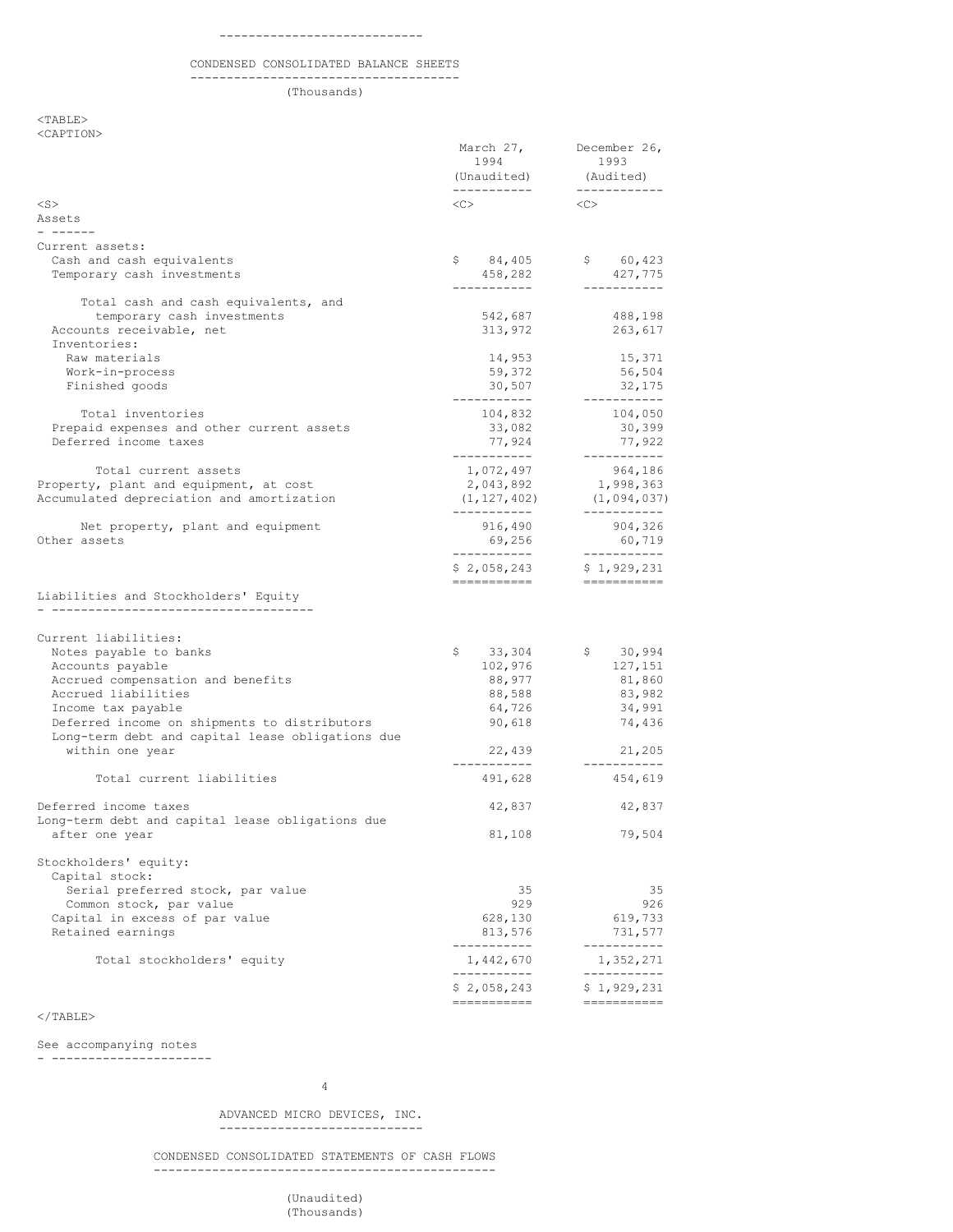|                                                                                                                                                                                                                                                                                                                                                                                                                                                                           | Quarter Ended<br>-----------------------------              |                                                                                                                                                                                                                                                                                                                                                                                                                                                                                                             |
|---------------------------------------------------------------------------------------------------------------------------------------------------------------------------------------------------------------------------------------------------------------------------------------------------------------------------------------------------------------------------------------------------------------------------------------------------------------------------|-------------------------------------------------------------|-------------------------------------------------------------------------------------------------------------------------------------------------------------------------------------------------------------------------------------------------------------------------------------------------------------------------------------------------------------------------------------------------------------------------------------------------------------------------------------------------------------|
|                                                                                                                                                                                                                                                                                                                                                                                                                                                                           |                                                             |                                                                                                                                                                                                                                                                                                                                                                                                                                                                                                             |
| $<$ S $>$                                                                                                                                                                                                                                                                                                                                                                                                                                                                 | $\langle C \rangle$                                         | < <c></c>                                                                                                                                                                                                                                                                                                                                                                                                                                                                                                   |
| Cash flows from operating activities:<br>Net income<br>Adjustments to reconcile net income to net cash provided                                                                                                                                                                                                                                                                                                                                                           |                                                             | $$84,587$ $$61,451$                                                                                                                                                                                                                                                                                                                                                                                                                                                                                         |
| by operating activities:<br>Depreciation and amortization<br>Net gain on sale of property, plant and equipment<br>Write-down of property, plant and equipment<br>Compensation recognized on employee stock plans<br>Net increase in deferred income taxes<br>Increase in income tax payable<br>Changes in operating assets and liabilities:<br>Net increase in receivables, inventories,<br>prepaids and other assets<br>Net increase in payables and accrued liabilities | 50,972<br>(224)<br>338<br>384<br>(2)<br>35,065<br>(62, 357) | 40,775<br>(175)<br>169<br>315<br>$\frac{315}{(26,670)}$<br>44,734<br>(4, 033)<br>12,503                                                                                                                                                                                                                                                                                                                                                                                                                     |
| Net cash provided by operating activities                                                                                                                                                                                                                                                                                                                                                                                                                                 | 112,493                                                     | 129,069                                                                                                                                                                                                                                                                                                                                                                                                                                                                                                     |
| Cash flows from investing activities:<br>Purchase of property, plant and equipment<br>Proceeds from sale of property, plant and equipment<br>Purchase of held-to-maturity debt securities<br>Proceeds from sale of held-to-maturity debt securities                                                                                                                                                                                                                       | 241                                                         | $(53, 126)$ (91, 327)<br>183<br>$(161, 968)$ $(151, 968)$ $131, 461$ $(228, 206)$ $-224, 226$ $-244$ $-244$ $-244$ $-244$ $-244$ $-244$ $-244$ $-244$ $-244$ $-244$ $-244$ $-244$ $-244$ $-244$ $-244$ $-244$ $-244$ $-244$ $-244$ $-244$ $-244$ $-244$ $-244$                                                                                                                                                                                                                                              |
| Net cash used in investing activities                                                                                                                                                                                                                                                                                                                                                                                                                                     | $(83, 392)$ $(95, 124)$                                     | (95, 124)                                                                                                                                                                                                                                                                                                                                                                                                                                                                                                   |
| Cash flows from financing activities:<br>Proceeds from borrowings<br>Principal payments on borrowings<br>Net proceeds from issuance of stock<br>Payments of preferred stock dividends<br>Net cash used in financing activities                                                                                                                                                                                                                                            | 12,412<br>$(17, 629)$<br>2,686<br>(2, 588)<br>(5, 119)      | $\sim$ $-$<br>(8, 209)<br>5,376<br>(2, 587)<br>(2, 587)<br>(5, 420)                                                                                                                                                                                                                                                                                                                                                                                                                                         |
| Net increase in cash and cash equivalents<br>Cash and cash equivalents-beginning of period                                                                                                                                                                                                                                                                                                                                                                                | 23,982<br>60,423<br>----------                              | ---------<br>$28,525$<br>52,027                                                                                                                                                                                                                                                                                                                                                                                                                                                                             |
| Cash and cash equivalents-end of period                                                                                                                                                                                                                                                                                                                                                                                                                                   | =========                                                   | $$84,405$ $$80,552$<br>$\begin{array}{cccccc} \multicolumn{2}{c}{} & \multicolumn{2}{c}{} & \multicolumn{2}{c}{} & \multicolumn{2}{c}{} & \multicolumn{2}{c}{} & \multicolumn{2}{c}{} & \multicolumn{2}{c}{} & \multicolumn{2}{c}{} & \multicolumn{2}{c}{} & \multicolumn{2}{c}{} & \multicolumn{2}{c}{} & \multicolumn{2}{c}{} & \multicolumn{2}{c}{} & \multicolumn{2}{c}{} & \multicolumn{2}{c}{} & \multicolumn{2}{c}{} & \multicolumn{2}{c}{} & \multicolumn{2}{c}{} & \multicolumn{2}{c}{} & \multic$ |
| Supplemental disclosures of cash flow information:<br>Cash paid during the first quarter for:<br>Interest (net of amounts capitalized)                                                                                                                                                                                                                                                                                                                                    | $\begin{array}{ccc} \xi & \quad & - & \quad \end{array}$    | \$829                                                                                                                                                                                                                                                                                                                                                                                                                                                                                                       |
| Income taxes                                                                                                                                                                                                                                                                                                                                                                                                                                                              | =========<br>\$4,749                                        | ---------                                                                                                                                                                                                                                                                                                                                                                                                                                                                                                   |
| Non-cash financing activities:<br>Equipment capital leases                                                                                                                                                                                                                                                                                                                                                                                                                | ---------<br>\$10,365                                       | $$5,695$<br>=========<br>\$2,953                                                                                                                                                                                                                                                                                                                                                                                                                                                                            |
|                                                                                                                                                                                                                                                                                                                                                                                                                                                                           | =========                                                   | <b>CONSIDER</b>                                                                                                                                                                                                                                                                                                                                                                                                                                                                                             |

 $<$ /TABLE>

See accompanying notes - ----------------------

 $5<sub>5</sub>$ 

NOTES TO CONDENSED CONSOLIDATED FINANCIAL STATEMENTS - ----------------------------------------------------

- 1. The results of operations for the interim periods shown in this report are not necessarily indicative of results to be expected for the fiscal year. In the opinion of management, the information contained herein reflects all adjustments necessary to make the results of operations for the interim periods a fair statement of such operations. All such adjustments are of a normal recurring nature.
- 2. The company is currently involved in the following litigations with Intel Corporation: (1) the Technology Agreement Arbitration, (2) the '287 Microcode Litigation, (3) the '386 Microcode Litigation, (4) the '486 Microcode Litigation, (5) the Business Interference Case, (6) the Antitrust Case, and (7) the International Trade Commission Proceeding. These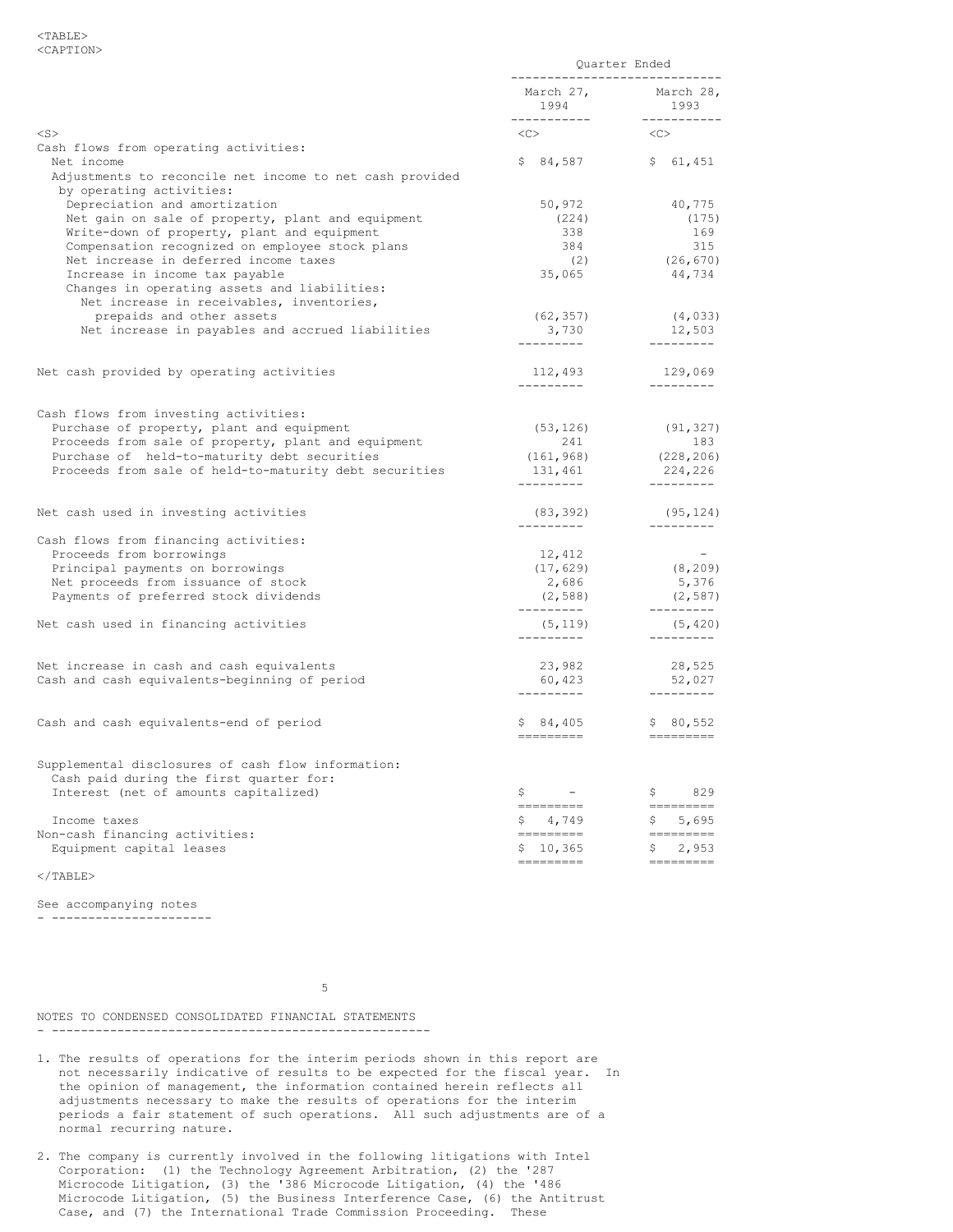litigations, except for the Antitrust Case, arise principally out of disputes over the nature, scope and duration of the intellectual property rights granted to the company under two agreements: (i) a 1976 Cross-License Agreement and (ii) a 1982 Technology Exchange Agreement (collectively, the "Agreements").

 On March 10, 1994, a federal court jury in San Jose, California returned verdicts in the 287 Microcode Litigation finding that a 1976 patent and copyright agreement between AMD and Intel (the "1976 Agreement") granted AMD rights to sell microchips containing Intel microcodes. The Court entered a judgment on the verdicts in AMD's favor on March 11, 1994. Prior to the jury's determination, AMD and Intel agreed that the jury's verdicts would be determinative of the question whether the 1976 Agreement grants AMD the right to copy microcodes contained in Intel microprocessors and peripheral microchips, including not only the 287 math co-processor, but generally as to all microprocessors and peripheral microchips, specifically including the 386 and 486 microprocessors.

 Intel has indicated that it intends to appeal the verdicts in the 287 case and it is expected that the appeal process will take at least one year. It is AMD's expectation that Intel, notwithstanding the March 10, 1994 verdicts or any other ruling adverse to Intel in the pending legal proceedings with AMD, will continue to pursue the remaining intellectual property claims in the pending litigations against the company.

 An unfavorable ultimate decision in the 287, 386 or 486 Microcode Litigation could result in a material monetary damages award to Intel and/or preclude the company from continuing to produce those Am386 and Am486 products adjudicated to contain any copyrighted Intel microcode. Therefore, such litigations could have a materially adverse impact on the financial condition and results of operations of the company.

 The AMD/Intel Litigations involve multiple interrelated and complex issues of fact and law. Therefore, the ultimate outcome of the AMD/Intel Litigations cannot presently be determined. Accordingly, no provision for any liability that may result upon the adjudication of the AMD/Intel Litigations has been made in the company's financial statements.

- 3. Five class-action complaints and one stockholders' derivative action were filed against the company and certain officers and directors in September and October of 1993. The complaints generally allege violations of federal securities laws and breaches of obligations, based on statements made by the company regarding the development of its Am486 products and statements contained in the company's 1993 third quarter earnings release. The class action suits have been consolidated and the amount of damages sought is unspecified. The company believes the resolutions of these actions will not have a material adverse impact on the financial condition of the company.
- 4. AMD has three groundwater contamination sites that are on the Federal Superfund list. The company is in the process of an extensive cleanup and studies of its sites and is meeting all

 $\sim$  6

 regulatory requirements. Management believes these matters will not have a material adverse effect on the financial condition or overall trends in the results of operations of the company.

- 5. The effective tax rates used for the first quarters of 1994 and 1993 were 32 percent and 28 percent, respectively.
- 6. In 1993, the company and Fujitsu Limited established a joint venture, "Fujitsu-AMD Semiconductor Limited (FASL)." AMD's share of FASL is 49.95 percent, and this investment is being accounted for under the equity method. Through the first quarter of 1994, the amount invested in FASL and the company's share of the results of operations of FASL are immaterial.
- 7. Effective December 27, 1993, the company adopted the Statement of Financial Accounting Standards No. 115 (SFAS No. 115), "Accounting for Certain Investments in Debt and Equity Securities." Under SFAS No. 115, all affected debt and equity securities must be stated at fair value and classified as held-to-maturity, trading, or available-for-sale. The cumulative effect as of December 27, 1993, of adopting SFAS No. 115 is considered to be immaterial.

 Management determines the appropriate classification of debt securities at the time of purchase and reevaluates such designation as of each balance sheet date. Debt securities are classified as held-to-maturity when the company has the positive intent and ability to hold the securities to maturity. Held-to-maturity securities are stated at amortized cost.

 Cash and cash equivalents and temporary cash investments include the following held-to-maturity debt securities as of March 27, 1994 (in thousands):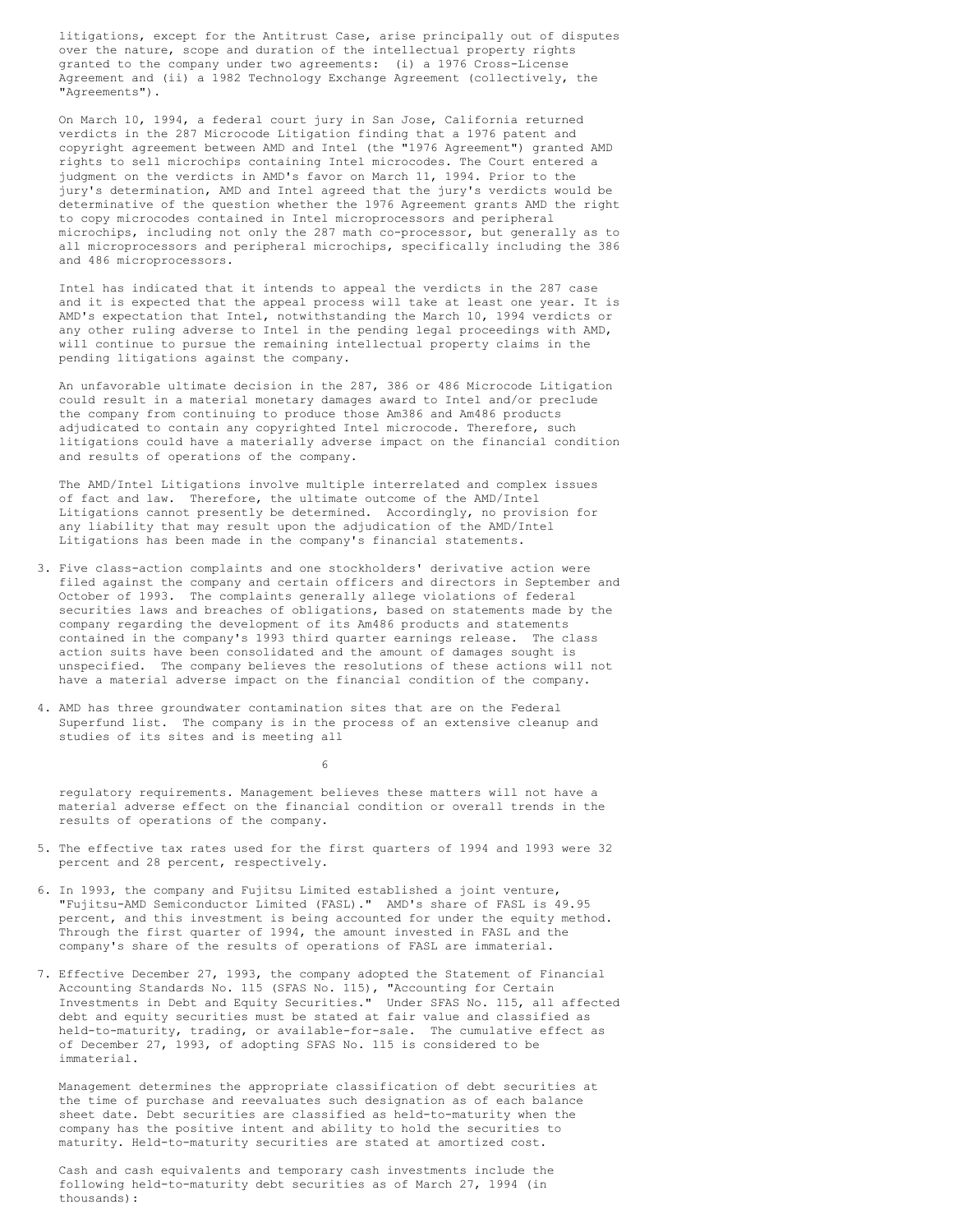<TABLE>

| $<$ S>                                                                           | < <sub></sub>                          |
|----------------------------------------------------------------------------------|----------------------------------------|
| Security repurchase agreements<br>Other                                          | \$33,800<br>1,631                      |
| Held-to-maturity debt securities<br>Cash                                         | 35,431<br>48,974<br>-------            |
| Total cash and cash equivalents                                                  | \$84,405                               |
| Certificates of deposit<br>Corporate notes<br>Treasury notes<br>Commercial paper | \$346,845<br>61,415<br>40,221<br>9,801 |
| Total temporary cash investments                                                 | \$458,282                              |

========

#### $\langle$ /TABLE>

 The market value of the above held-to-maturity debt securities approximates amortized cost as of March 27, 1994.

7

8. Shares used in the primary net income per common share computation are the weighted average number of common shares outstanding plus dilutive common share equivalents. The fully diluted computation also includes other dilutive convertible securities. Shares used in the per share computations are as follows:

# $<$ TABLE>

<CAPTION>

|                           | Quarter Ended     |                         |
|---------------------------|-------------------|-------------------------|
|                           | March 27,<br>1994 | March 28,<br>1993       |
|                           | -------           | --------<br>(Thousands) |
| $<$ S $>$                 | <<                | < <sub></sub>           |
| Primary:                  |                   |                         |
| Common shares outstanding | 92,575            | 88,935                  |
| Employee stock plans      | 3,658             | 4,816                   |
|                           |                   |                         |
|                           | 96,233            | 93,751                  |
|                           |                   |                         |
| Fully diluted:            |                   |                         |
| Common shares outstanding | 92,575            | 88,935                  |
| Employee stock plans      | 4,239             | 5,029                   |
| Preferred stock           | 6,856             | 6,856                   |
|                           | --------          | ---------               |
|                           | 103,670           | 100,820                 |
|                           |                   |                         |

 $\langle$ /TABLE>

8 and 2012 and 2013 and 2014 and 2014 and 2014 and 2014 and 2014 and 2014 and 2014 and 2014 and 2014 and 2014

### Item 2. MANAGEMENT'S DISCUSSION AND ANALYSIS OF RESULTS OF OPERATIONS AND ----------------------------------------------------------------- FINANCIAL CONDITION -------------------

The following discussion should be read in conjunction with the attached condensed consolidated financial statements and notes thereto, and with the company's audited financial statements and notes thereto for the fiscal year ended December 26, 1993.

## RESULTS OF OPERATIONS

AMD reported record sales, operating income and net income for the first quarter of 1994. Net sales of \$513.1 million for the first quarter of 1994, rose by 26 percent from sales of \$407.4 million for the first quarter of 1993. This increase was primarily attributable to substantial growth in Am486(Trademark) microprocessor sales, partially offset by significantly lower sales of Am386(Registered Trademark) products.

Sales to international customers for the first quarter of 1994 and 1993 were 53 percent and 56 percent, respectively. First quarter sales grew in North America and Europe while sales in Asia declined as compared to the same quarter a year ago.

Due to their maturing life cycle, sales of Am386 microprocessors decreased substantially as compared to the first quarter of 1993, resulting from both unit shipment and average-selling-price declines. Management anticipates Am386 microprocessor revenue will continue on its downward trend for the remainder of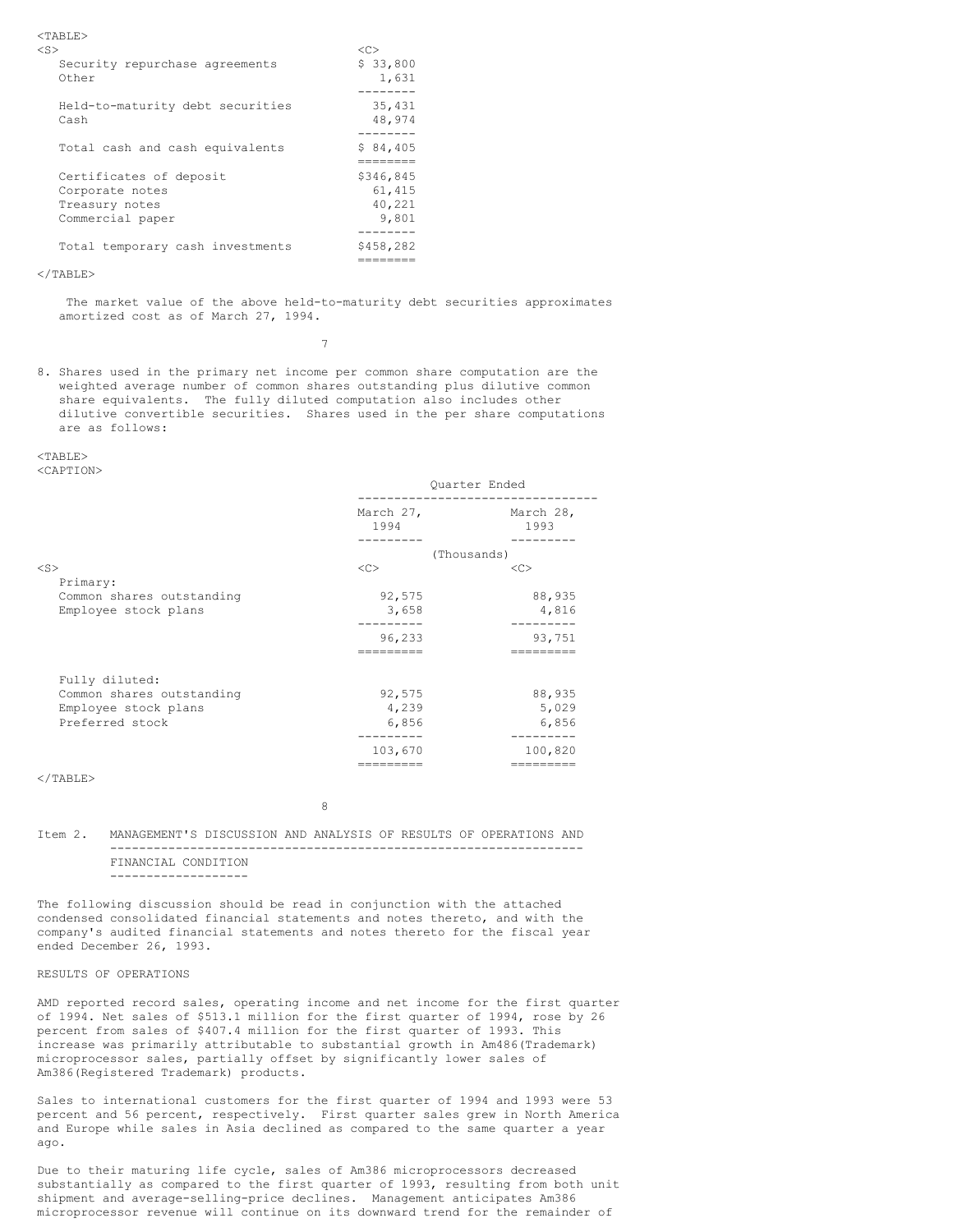1994 since the market has transitioned to 486 technology.

The company's Am386 and Am486 products have been the subject of litigation with Intel Corporation (see Footnote 2 of the consolidated financial statements, Part II, Item 1, Legal Proceedings). On March 10, 1994, a federal court jury in San Jose, California returned verdicts in the 287 microcode litigation finding that a 1976 patent and copyright agreement between AMD and Intel (the "1976 Agreement") granted AMD rights to sell microchips containing Intel microcodes. The Court entered a judgment on the verdicts in AMD's favor on March 11, 1994. Prior to the jury's determination, AMD and Intel agreed that the jury's verdicts would be determinative of the question whether the 1976 Agreement grants AMD the right to copy microcodes contained in Intel microprocessors and peripheral microchips, including not only the 287 math co-processor, but generally as to all microprocessors and peripheral microchips, specifically including the 386 and 486 microprocessors.

Intel has indicated that it intends to appeal the verdicts in the 287 case and it is expected that the appeal process will take at least one year. It is AMD's expectation that Intel, notwithstanding the March 10, 1994 verdicts or any other ruling adverse to Intel in the pending legal proceedings with AMD, will continue to pursue the remaining intellectual property claims in the pending litigations against the company.

An unfavorable ultimate decision in the 287, 386 or 486 microcode litigation could result in a material monetary damages award to Intel and/or preclude the company from continuing to produce those Am386 and Am486 products adjudicated to contain any copyrighted Intel microcode. Therefore, such litigations could have a materially adverse impact on the financial condition and results of operations of the company.

During 1993, the company's X86 business transitioned from Am386 to Am486 products. The company began shipments of its Am486DX microprocessors during the second quarter of 1993.

Am386 is a registered trademark of Advanced Micro Devices, Inc. Am486 is a trademark of Advanced Micro Devices, Inc.

9

Since that time, Am486DX unit shipments have grown significantly. In the first quarter of 1994, unit shipments of Am486DX devices exceeded 900,000 units while average selling prices declined moderately as compared to the immediate prior quarter. It is expected that selling prices will continue to decline due to competitive pressures.

The company has initiated an aggressive manufacturing plan in its Submicron Development Center (SDC); nevertheless, Am486 product demand is expected to exceed production capacity in the second quarter of 1994. In February 1994, the company and Digital Equipment Corporation (Digital) entered into a foundry agreement for AMD's Am486 microprocessors. The agreement is for two years with an option for extension at the end of that period. However, both parties have certain rights to terminate this agreement earlier in the event of adverse developments in the company's microprocessor-related litigations. Initial shipments of Am486 products from wafers manufactured by Digital are expected to begin in the fourth quarter of 1994. The company may enter into additional foundry arrangements in order to supplement internal capacity based on business conditions. Regardless of these foundry arrangements, the company's production capacity is expected to increase in late 1995 due to the completion of its 700,000 square-foot submicron semiconductor manufacturing complex in Austin, Texas (Fab 25).

An unfavorable ultimate decision in the 287 or the 486 Microcode Litigations could affect the company's ability to continue to ship and produce its Am486DX products or, in the case of the 486 Microcode Litigation, could result in a material monetary damages award to Intel, either of which could have an immediate, material adverse impact on the company's results of operations and financial condition. The AMD/Intel legal proceedings involve multiple interrelated and complex issues of fact and law. The ultimate outcome of such proceedings cannot presently be determined. Accordingly, no provision for any liability that may result upon the adjudication of the AMD/Intel legal proceedings has been made in the company's financial statements.

The company is also developing its next generation of microprocessors, referred to as the K-series, based on superscalar RISC-type architecture. Development of the initial K-series products is expected to be completed in the fourth quarter of 1994 or early 1995.

In addition to the above-mentioned litigations, the future outlook for AMD's microprocessor business is highly dependent upon microprocessor market conditions, which are subject to both demand and price elasticity. Future growth will depend on the market demand for Am486 products and AMD's future generation microprocessors, and the company's ability to meet this demand.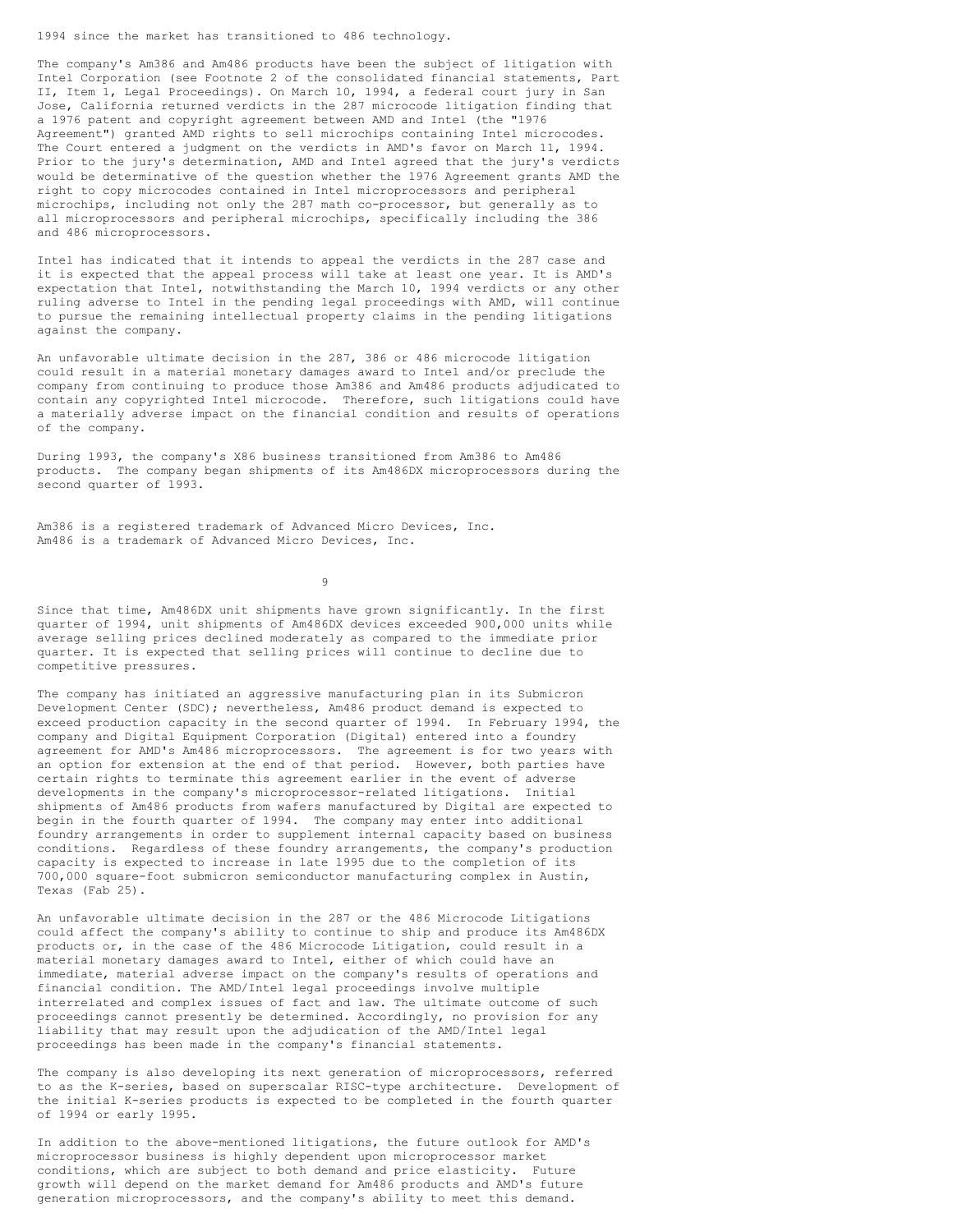For the first quarter of 1994, revenues of network, data and telecommunication products increased slightly as compared to the first quarter of 1993. This increase was mainly attributable to strong growth in Ethernet products partially offset by decreased sales of data communication products. Sales of embedded processors and microcontrollers in the first quarter of 1994 decreased slightly from the first quarter of 1993.

First quarter sales of flash memory devices grew slightly as compared to the corresponding quarter a year ago due to an increase in unit shipments. However, flash sales decreased substantially as compared to the immediate prior quarter due to pricing pressures from increased competition. It is expected that these pricing pressures will continue through 1994. The company plans to meet projected long-term demand for flash memory devices through a manufacturing joint venture with Fujitsu Limited of Japan, which is expected to begin volume production in the first half of 1995.

10

Revenues of erasable programmable read-only memories (EPROMs) in the first quarter of 1994 grew from the similar prior period due to increased capacity resulting from foundry arrangements and higher average prices due to greater demand.

Sales of CMOS programmable logic devices (PLDs) increased in the first quarter of 1994 as compared to the same quarter last year, primarily driven by MACH(Trademark) family products (mid-density PLDs). However, this increase was offset by a decrease in bipolar PLD sales. Management expects flat PLD sales in the second quarter of 1994 as sales growth, if any, in MACH family products may be offset by bipolar PLD sales decline.

Cost of sales of \$230.4 million for the first quarter of 1994 contributed to a gross margin of 55 percent as compared to a gross margin of 52 percent in the first quarter of 1993. This increase in gross margin was primarily related to higher margins from Am486 products. Gross margins for the remainder of 1994 are dependent upon the strength of market demand for Am486 devices and the company's ability to meet that demand.

Research and development expenses increased to \$68.2 million in the first quarter of 1994 from \$61.8 million in the same quarter last year due to higher research and development spending in Fab 25 and most product lines. The company expects research and development expenses to remain relatively stable for the remainder of 1994.

Marketing, general and administrative expenses grew by \$24.4 million to \$92.9 million for the first quarter of 1994 from \$68.5 million for the first quarter of 1993. This increase was mainly due to increased legal fees relating to litigations with Intel, microprocessor advertising rebates and profit sharing.

In summary, total operating expenses for the first quarter of 1994 were \$391.6 million, a \$67.2 million increase over the \$324.4 million operating expenses for the first quarter of 1993. However, operating expenses as a percentage of sales decreased in the first quarter of 1994 as compared to the same quarter a year ago. Consequently, operating income as a percentage of sales increased to 24 percent in the first quarter of 1994 as compared to 20 percent in the same quarter last year. Although the company is continuing to focus on cost containment, operating expenses may rise through 1994 in both absolute dollars and as a percentage of sales due to start-up manufacturing costs for Fab 25, further increases in depreciation, and higher foundry expenses which are dependent on product demand.

Interest and other income rose slightly to \$3.6 million in the first quarter of 1994 as compared to \$3.4 million in the first quarter of 1993, due to higher cash available for investment. Interest expense was \$.7 million for the first quarter of 1994, down from \$1.1 million in the first quarter of 1993 due to lower average borrowing rates.

Provision for income taxes was \$39.8 million, or 32 percent, for the first quarter of 1994 compared to \$23.9 million, or 28 percent, for the first quarter of 1993. The higher provision in 1994 was primarily due to reduced benefits from low taxed foreign income and from available tax credit carryforwards. Management expects that the provision for taxes on income will remain at approximately 32 percent through 1994.

The company recorded net income before preferred stock dividends of \$84.6 million in the first quarter of 1994, up from \$61.5 million in the first quarter of 1993. After preferred stock

MACH is a trademark of Advanced Micro Devices, Inc.

 $11$ 

dividends of \$2.6 million for both quarters, the primary net income per common share was \$.85 for the first quarter of 1994 and \$.63 for the same quarter a year ago.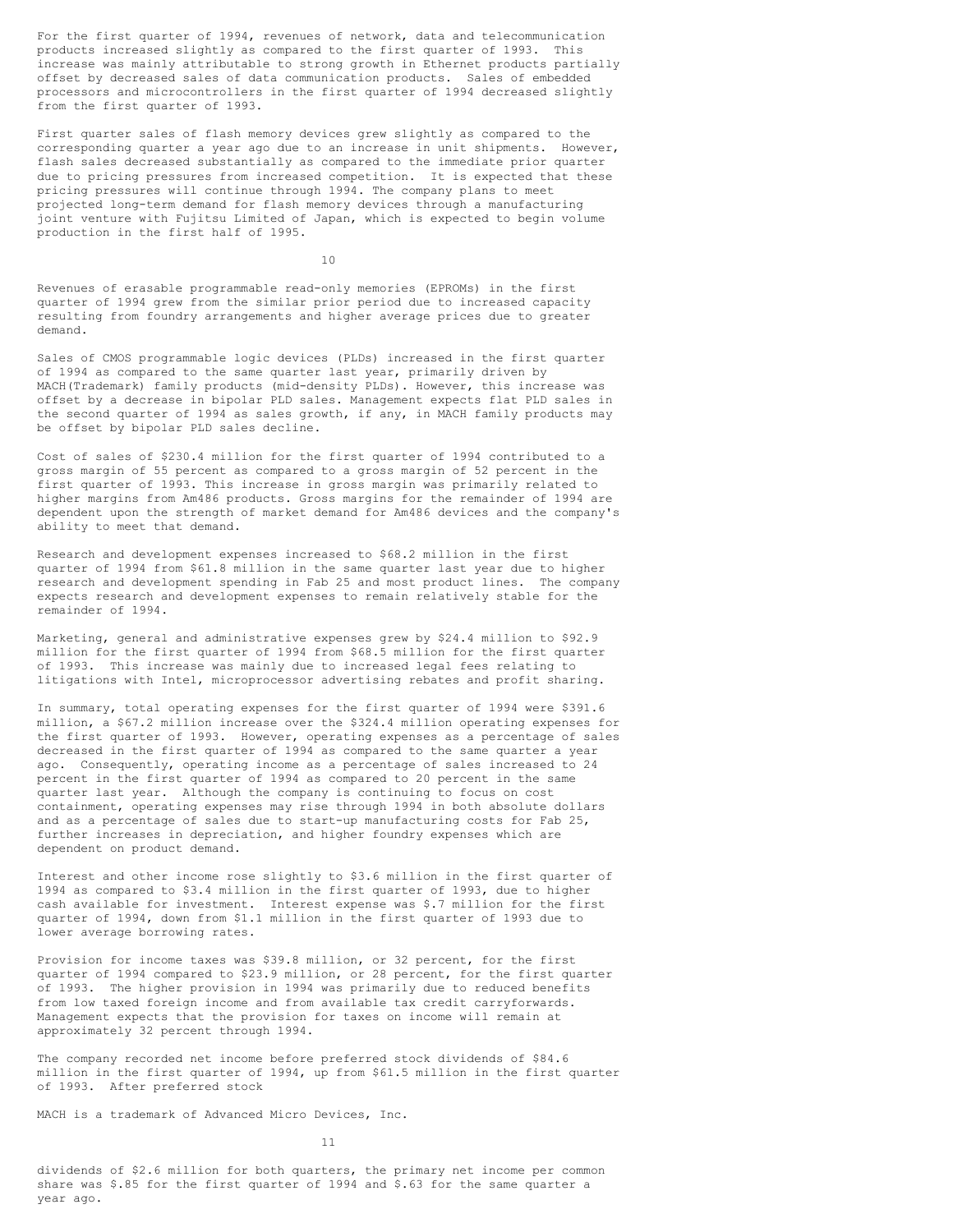## FACTORS THAT MAY AFFECT FUTURE RESULTS OF OPERATIONS AND FINANCIAL CONDITION - ----------------------------------------------------------------------------

The semiconductor industry is generally characterized by a highly competitive and rapidly changing environment in which operating results are often subject to the effects of new product introductions, manufacturing technology innovations, rapid fluctuations in product demand, and the ability to secure intellectual property rights. While the company attempts to identify and respond to these changes as soon as possible, the rapidity of their onset makes prediction of and reaction to such events an ongoing challenge.

The company believes that its future results of operations and financial condition could be impacted by the following factors: market acceptance and timing of new products, trends in the personal computer marketplace, capacity constraints, intense price competition, interruption of manufacturing materials supply, negative changes in international economic conditions and decisions in legal disputes relating to intellectual property rights.

Due to the factors noted above, the company's future operations, financial condition and stock price may be subject to volatility. In addition, a shortfall in revenue or earnings from securities analysts' expectations could have an immediate adverse effect on the trading price of the company's common stock in any given period.

#### FINANCIAL CONDITION

- -------------------

The company's financial condition improved during the first quarter of 1994. Cash and cash equivalents, and temporary cash investments increased by \$54.5 million to \$542.7 million from December 26, 1993 to March 27, 1994. Net cash provided by operating activities was offset by the purchase of property, plant and equipment to expand manufacturing capacity, and the purchase of held-tomaturity debt securities in the first quarter of 1994. Positive cash flow decreased slightly in the first quarter of 1994 as higher net income was offset by an increase in accounts receivable.

Working capital grew by \$71.3 million from \$509.6 million at the end of 1993 to \$580.9 million in the first quarter of 1994. This growth was primarily due to an increase in cash and cash equivalents, temporary cash investments and accounts receivable resulting from higher sales.

The company is currently involved in litigations with Intel. While it is impossible to predict the resolutions of the AMD/Intel litigations, there could be a material adverse effect on the financial condition, or trends in results of operations of the company, or the ability to raise necessary capital, or some combination of the foregoing if the outcome of the Intel litigations either results in an award to Intel of material monetary damages, or the company's intellectual property rights are not sustained with regard to certain microprocessor products currently the subject of litigation with Intel (see footnote 2 of the consolidated financial statements, Part II, Item 1, Legal Proceedings).

12

In July 1993, the company commenced construction of its 700,000 square-foot submicron semiconductor manufacturing complex in Austin, Texas. Known as Fab 25, the new facility is expected to cost approximately \$1 billion when fully equipped. The first phase of construction and initial equipment installation is expected to cost approximately \$400 million through 1994. Volume production is scheduled to begin in late 1995.

The company and Fujitsu Limited are cooperating in building and operating an approximately \$800 million wafer fabrication facility in Aizu-Wakamatsu, Japan through their joint venture "Fujitsu AMD Semiconductor Limited (FASL)". The forecasted joint venture costs are denominated in yen and therefore are subject to change due to fluctuations of foreign exchange rates. Each company will contribute equally toward funding and supporting FASL. AMD is expected to contribute approximately half of its share of funding in cash and guarantee third-party loans made to FASL for the remaining half. However, to the extent debt cannot be secured by FASL, AMD is required to contribute its portion in cash. Through the first quarter of 1994, the company's investment in FASL was immaterial; however, management anticipates this investment will increase substantially, to approximately \$135 million by the end of 1994. The company is also required under the terms of the joint venture to contribute approximately one-half of such additional amounts as may be necessary to sustain FASL's operations. The facility is expected to begin operations in the fourth quarter of 1994 utilizing CMOS process technology. Volume production is expected to commence in the first half of 1995.

As of the end of the first quarter of 1994, the company had the following financing arrangements: unsecured committed bank lines of credit of \$105 million, unutilized; long-term secured equipment lease lines of \$110 million, of which \$75 million were utilized; and short-term, unsecured uncommitted bank credit in the amount of \$84 million, of which \$33 million was outstanding.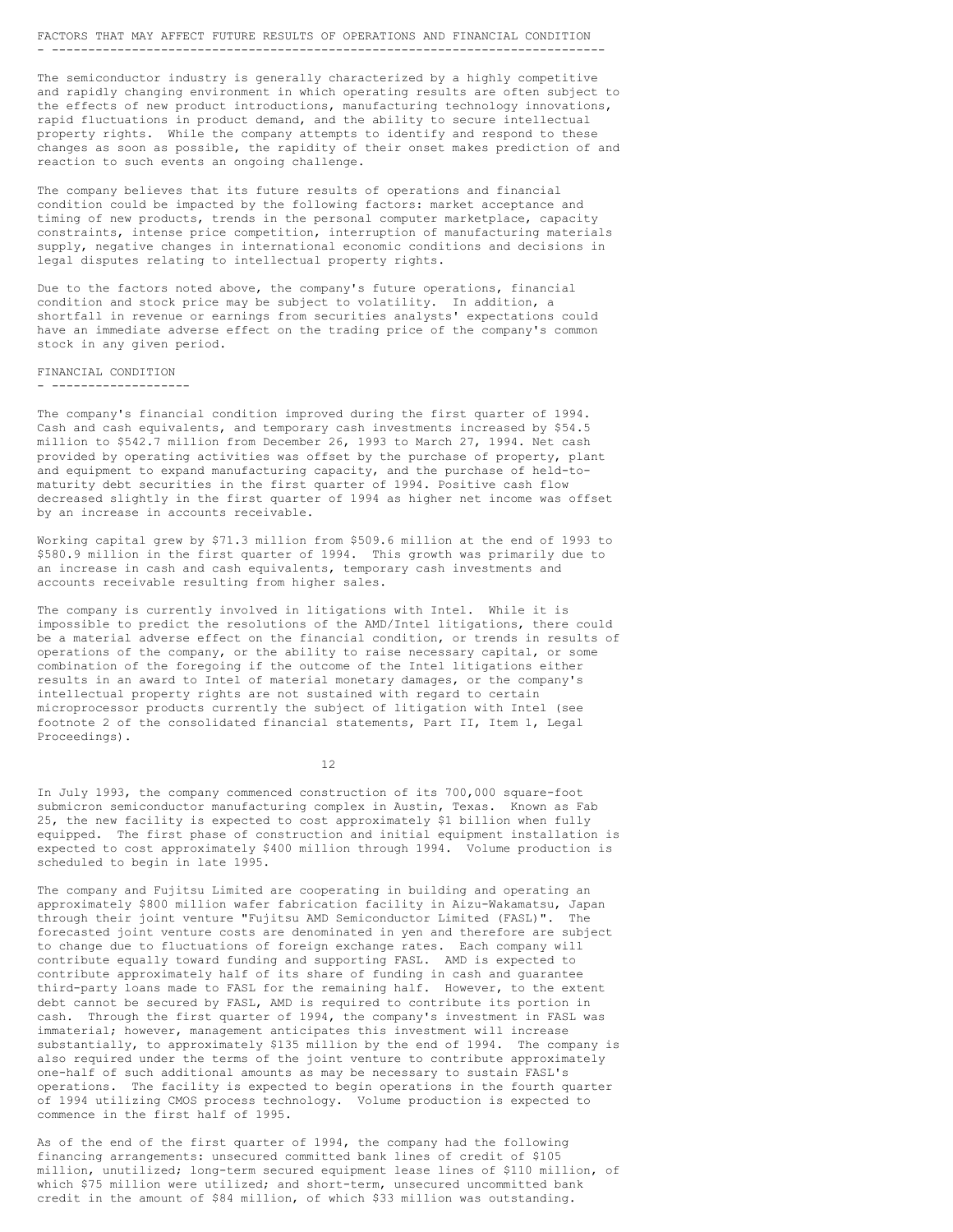The company's current capital plan and requirements are based on various product-mix, selling-price and unit-demand assumptions and are, therefore, subject to revision due to future market changes and litigation outcomes.

In April 1994, AMD filed with the Securities and Exchange Commission a shelf registration statement covering the offer and sale of up to \$400 million of its securities, which may be debt securities, preferred stock, depositary shares representing fractions of shares of preferred stock, common stock, warrants to purchase common stock or any combination of the foregoing which the company may offer from time to time in the future. Such registration statement is not yet effective. Any sale of securities by the company will occur through the use of a prospectus contained in the registration statement. The precise nature and terms of the securities to be offered and sold by the company will be established at the time of their sale (see Part II, Item 5).

The company, given the current business prospects, also intends to call all of its outstanding preferred shares for redemption when market conditions permit. In such event, all of AMD's outstanding depositary shares would also be redeemed. Each depositary share represents one-tenth of a preferred share, and each ten depositary shares are convertible into 19.873 shares of AMD's common stock (see Part II, Item 5).

Management believes that, absent unfavorable litigation outcomes, cash flows from operations and current cash balances, together with current and anticipated available long-term financing, will be sufficient to fund operations, capital investments, and research and development projects currently planned for the remainder of 1994.

13

II. OTHER INFORMATION

-----------------

ITEM 1. LEGAL PROCEEDINGS -----------------

```
A. INTEL
    -----
```
#### GENERAL

-------

Advanced Micro Devices, Inc. ("AMD" or "company") and Intel Corporation ("Intel") are engaged in a number of legal proceedings involving AMD's X86 products. The current status of such legal proceedings are described below. An unfavorable ultimate decision in the 287, 386 or 486 microcode cases could result in a material monetary award to Intel and/or preclude AMD from continuing to produce those Am386 (Registered Trademark) and Am486 (Trademark) products adjudicated to contain any copyrighted Intel microcode. The Am486 products are a material part of the company's business and profits and such an unfavorable decision could have an immediate, materially adverse impact on the financial condition and results of the operations of AMD.

The AMD/Intel legal proceedings involve multiple interrelated and complex issues of fact and law. The ultimate outcome of such legal proceedings cannot presently be determined. Accordingly, no provision for any liability that may result upon an adjudication of any of the AMD/Intel legal proceedings has been made in the company's financial statements.

On March 10, 1994, a federal court jury in San Jose, California returned verdicts in the 287 microcode litigation discussed in A.2 below finding that a 1976 patent and copyright agreement between AMD and Intel (the "1976 Agreement") granted AMD rights to sell microchips containing Intel microcodes. The Court entered a judgment on the verdicts in AMD's favor on March 11, 1994. Prior to the jury's determination, AMD and Intel agreed that the jury's verdicts would be determinative of the question whether the 1976 Agreement grants AMD the right to copy microcodes contained in Intel microprocessors and peripheral microchips, including not only the 287 math co-processor, but generally as to all microprocessors and peripheral microchips, specifically including the 386 and 486 microprocessors.

Intel has indicated that it intends to appeal the verdicts in the 287 case and it is expected that the appeal process will take at least one year. It is AMD's expectation that Intel, notwithstanding the March 10, 1994 verdicts or any other ruling adverse to Intel in the pending legal proceedings with AMD, will continue to pursue the remaining intellectual property claims in the pending litigations against the company.

STATUS OF CASES ---------------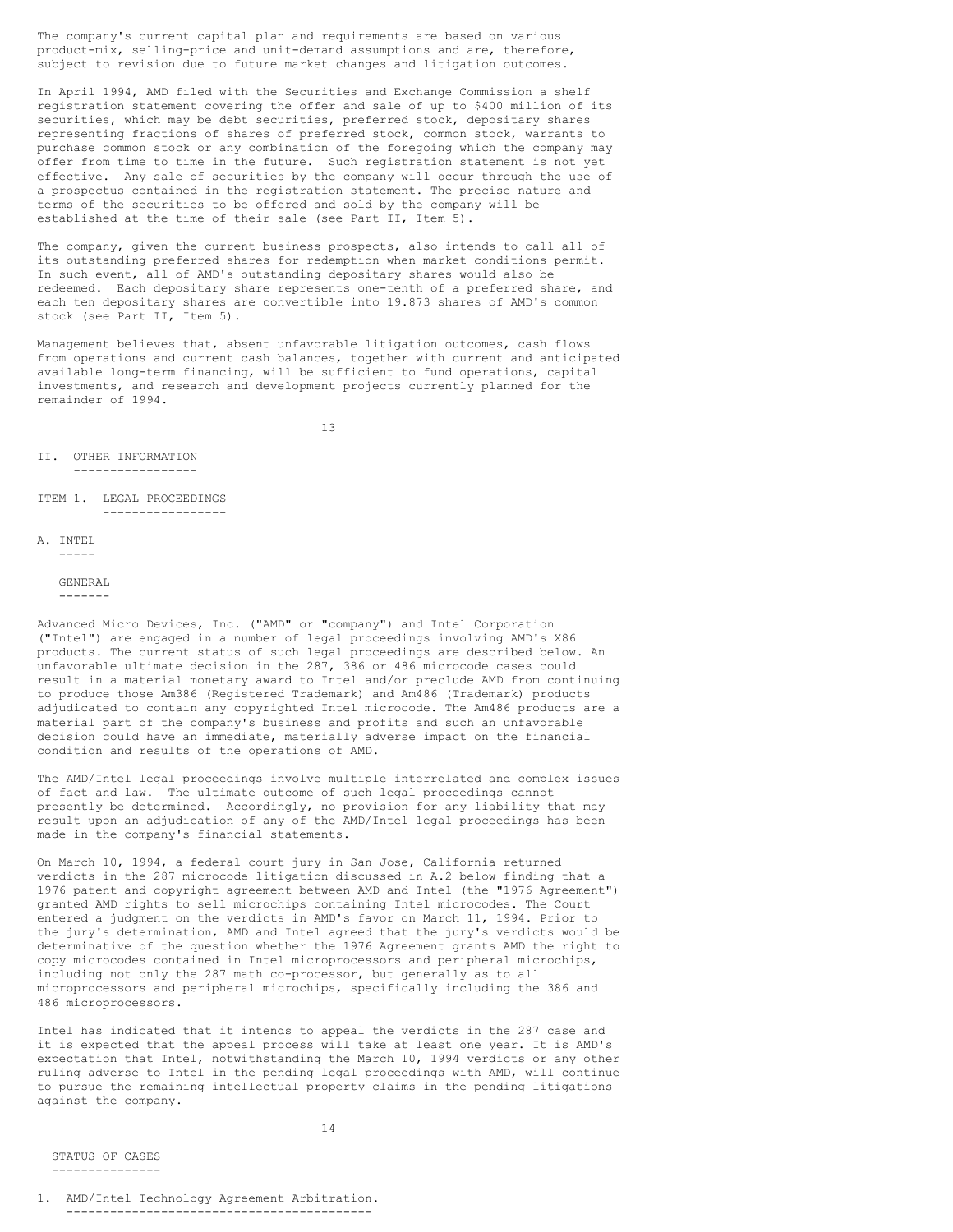A 1982 technology exchange agreement (the "1982 Agreement") between AMD and Intel has been the subject of a dispute which was submitted to Arbitration through the Superior Court of Santa Clara County, California and the matter is now at the California Supreme Court on appeal. The dispute centers around issues relating to whether Intel breached its agreement with AMD and whether that breach injured AMD, as well as the remedies available to AMD for such a breach.

In February 1992, the Arbitrator awarded AMD several remedies including the following: a permanent, royalty-free, nonexclusive, nontransferable worldwide right to all Intel copyrights, patents, trade secrets and mask work rights, if any, contained in the then-current version of AMD's Am386 family of microprocessors; and a two-year extension, until December 31, 1997, of the copyright and patent rights granted to AMD. Intel appealed this decision as it relates to the technology award. On May 22, 1992, the Superior Court in Santa Clara County confirmed the Arbitrator's award and entered judgment in the Corporation's favor on June 1, 1992. Intel appealed the decision confirming the Arbitrator's award in state court. On June 4, 1993, the California Court of Appeal affirmed in all respects the Arbitrator's determinations that Intel breached the 1982 Agreement. However, the Court of Appeal held that the Arbitrator exceeded his powers in awarding to AMD a license to Intel intellectual property, if any, in AMD's Am386 microprocessor and in extending the 1976 Agreement between AMD and Intel by two years. As a result, the Court of Appeal ordered the lower court to correct the award to remove these rights and then confirm the award as so corrected.

On September 2, 1993, the California Supreme Court granted the company's petition for review of the California Court of Appeal decision that the Arbitrator exceeded his authority. The company has requested that the California Supreme Court affirm the judgment confirming the Arbitrator's award to the company, which includes the right to the Intel 386 microcode.

If the California Supreme Court reverses the decision of the California Court of Appeal and affirms the Arbitrator's award, the company would assert the Arbitrator's award as well as the verdicts in the 287 Microcode case discussed below as defenses against Intel's intellectual property claims in the 386 and 486 Microcode Litigations discussed below. If sustained, both these defenses could preclude Intel from continuing to pursue its pending intellectual property and related damages claims regarding the Am386 microprocessors, and the Arbitrator's award also could preclude claims respecting the Am486SX microprocessors. If the Supreme Court does not reverse the decision of the California Court of Appeal it could among other things: (i) decide to remand the matter for a new Arbitration proceeding either on the merits or solely on the issue of relief including the damages due to the company, or (ii) order no further proceedings which would affirm the decision of the Court of Appeal and prevent AMD from using the Arbitration award as a defense in the 386 or 486 Microcode Litigations discussed below. The California Supreme Court is expected to decide the case by the end of 1994.

The company believes it has the right to use Intel technology to manufacture and sell AMD's microprocessor products based on a variety of factors, including: (i) the 1982 Agreement, (ii) the Arbitrator's award in the Arbitration which is pending review by the California Supreme Court, and (iii) the 1976 Agreement. An unfavorable decision by the California Supreme Court could

15

materially adversely affect other AMD/Intel microcode legal proceedings discussed herein. Such matters involve multiple interrelated and complex issues of fact and law. The ultimate outcome of the AMD/Intel legal proceedings cannot presently be determined. Accordingly, no provision for any liability that may result upon the adjudication of the AMD/Intel legal proceedings has been made in the company's financial statements.

2. 287 Microcode Litigation (Case No. C-90-20237, N.D. Cal.) ---------------------------------------------------------

On April 23, 1990, Intel Corporation filed an action against the company in the U.S. District Court, Northern District of California, seeking an injunction and damages with respect to the Corporation's 80C287, a math coprocessor designed to function with the 80286. Intel's suit alleges several causes of action, including infringement of Intel copyright on the Intel microcode used in its 287 math coprocessor, mask work infringement, unfair competition by means of false advertising and unauthorized copying of the Intel 287 microcode by the third party developer of the AMD 80C287 microchips.

In June 1992, a jury determined that the company did not have the right to use Intel microcode in the 80C287. On December 2, 1992, the court denied the company's request for declaratory relief to the effect it has the right, under the 1976 Agreement with Intel to distribute products containing Intel microcode. The company filed a motion on February 1, 1993, for a new trial based upon the discovery of AMD of evidence improperly withheld by Intel at the time of trial.

In April, 1993, the court granted AMD a new trial on the issue of whether the 1976 Agreement with Intel Corporation granted AMD a license to use Intel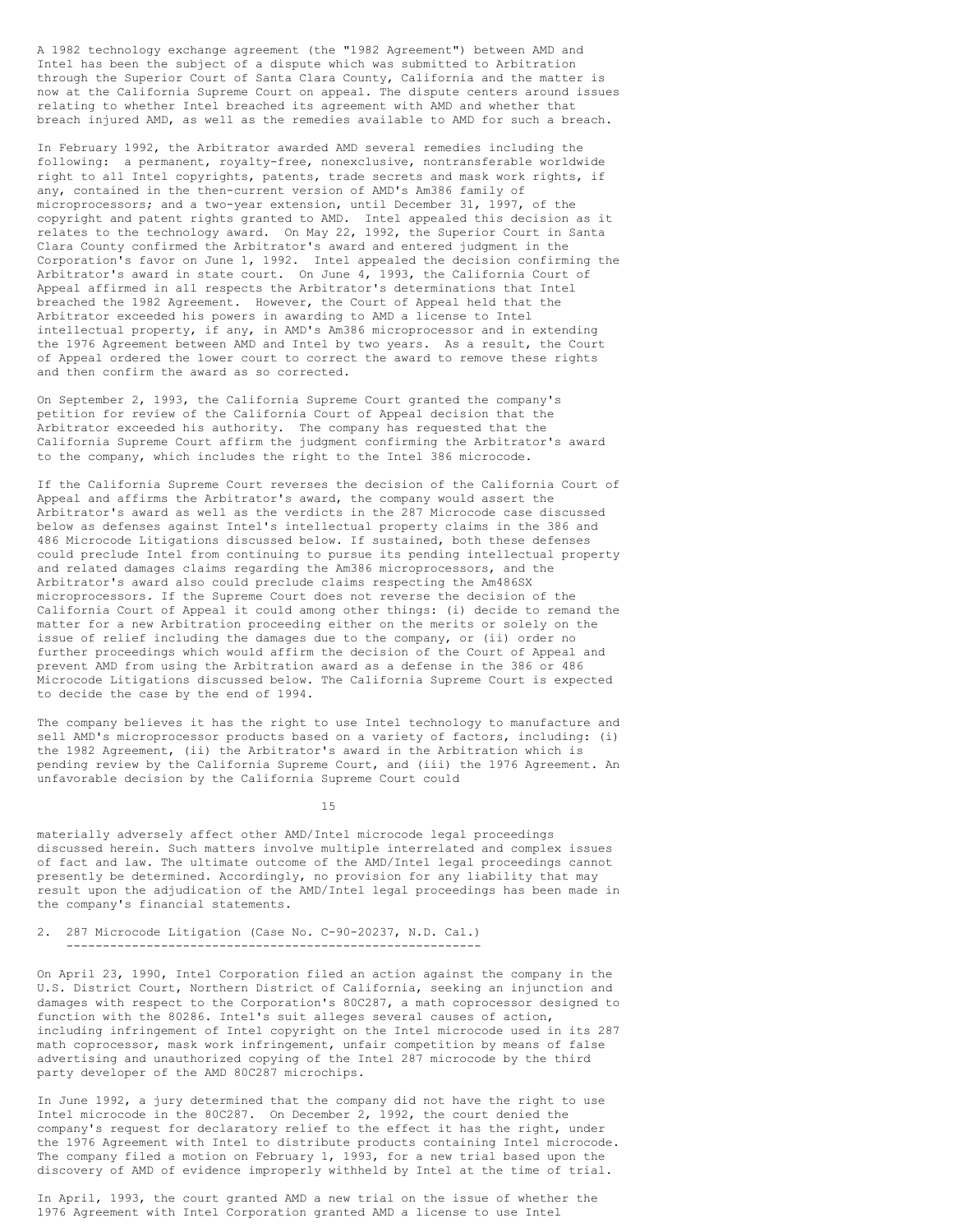microcode in its products. The ruling vacated both an earlier jury verdict holding that the 1976 Agreement did not cover the rights to microcode contained in the Intel 80287 math coprocessor and the December 2, 1992 ruling (discussed above). A new trial commenced in January, 1994 and jury verdicts were returned in AMD's favor on March 10, 1994 finding that the 1976 Agreement granted AMD rights to sell microchips containing Intel microcodes. The court entered a judgment on the verdicts in AMD's favor on March 11, 1994. Prior to the jury's determination, AMD and Intel agreed that the jury's verdicts would be determinative of the question whether the 1976 Agreement grants AMD the right to copy microcodes contained in Intel microprocessors and peripheral microchips, including not only the 287 math co-processor, but generally as to all microprocessors and peripheral microchips, specifically including the 386 and 486 microprocessors.

The impact of the ultimate outcome of the 287 Microcode Litigation is highly uncertain and dependent upon the scope and breadth of the final result in the case. A decision of broad scope could not only result in a damages award but also impact the company's ability to continue to ship and produce its Am486 products or other microprocessor products containing any copyrighted Intel microcode. The company's inability to ship such products could have an immediate, material adverse impact on the company's results of operations and financial condition. The outcome of the 287 litigation could also materially impact the outcomes in the other AMD/Intel microcode legal proceedings. Such matters involve multiple interrelated and complex issues of fact and law. The ultimate outcome of the AMD/Intel legal proceedings cannot presently be determined. Accordingly, no provision for any liability that may result upon the adjudication of the AMD/Intel legal proceedings has been made in the company's financial statements.

16

3. 386 Microcode Litigation (Case No. A-91-CA-800, W.D. Texas and Case No. ----------------------------------------------------------------------- C-92-20039, N.D. Cal.) - ----------------------

On October 9, 1991, Intel Corporation filed an action against the company in the U.S. District Court for the Western District of Texas (Case No. A-91-CA-800, W.D. Texas), alleging the separate existence and copyrightability of the logic programming in a microprocessor and characterizing that logic as a "control program", and further alleging that the company violated copyrights on this material and on the Intel microcode contained in the Am386 microprocessor. This action has been transferred to the U.S. District Court, Northern District of California (Case No. C-92-20039, N.D. Cal.). The complaint asserts claims for copyright infringement of what Intel describes as: (1) its 386 microprocessor microcode program and revised programs, (2) its control program stored in a 386 microprocessor programmable logic array and (3) Intel In-Circuit Emulation (ICE) microcode. The complaint seeks damages and injunctive relief arising out of the company's development, manufacture and sale of its Am386 microprocessors and seeks a declaratory judgment as to the Intel/AMD license agreements (1976 and 1982 Agreements), including a claim for a declaratory judgment that AMD's license rights to Intel's microcodes expire on December 31, 1995, and that AMD may no longer sell product containing Intel microcode after that date. The monetary relief sought by Intel is unspecified. The company has answered and counterclaimed seeking declaratory relief.

The company believes that Intel's microcode copyright claims are substantively the same as claims made in the 287 Microcode Litigation (Case No. C-90-20237, N.D. Cal.) (discussed above). Intel has also asserted that federal law prevents the company from asserting as a defense the intellectual property rights that were awarded in the Intel Arbitration (discussed above). On October 29, 1992, the court in the 386 Microcode Litigation granted the company's motion to stay further proceedings pending resolution of the state court Arbitration appeal. On December 28, 1993, the U.S. Court of Appeals for the Ninth Circuit reversed the stay order and the case was remanded for further proceedings. The company will file a petition for writ of certiorari in the Supreme Court of the United States. If the petition is granted, AMD will move to have the mandate of the Ninth Circuit recalled and stayed pending a decision by the U.S. Supreme Court on the correctness of the trial court's order to stay. Meanwhile, the 386 case is no longer stayed and the company expects Intel to argue that the Arbitration is not a defense in this action. As discussed above, the jury verdicts in the 287 case resolve the issue of whether AMD has the right to use Intel's microcodes in AMD's Am386 microprocessor. However, the company expects Intel to argue that the verdicts do not resolve the claims in the 386 Microcode Litigation that AMD is not licensed to use (1) Intel's "control program" stored in Intel's 386 microprocessor's programmable logic array or (2) what Intel characterizes as "ICE microcode".

An unfavorable final decision in the 386 Microcode Litigation could result in a material monetary damages award to Intel and/or preclude the company from continuing to produce the Am386 and any other microprocessors which contain any copyrighted Intel microcode, either of which could have an immediate, material adverse impact on the company's results of operations and financial condition. The AMD/Intel legal proceedings involve multiple interrelated and complex issues of fact and law. The ultimate outcome of such proceedings cannot presently be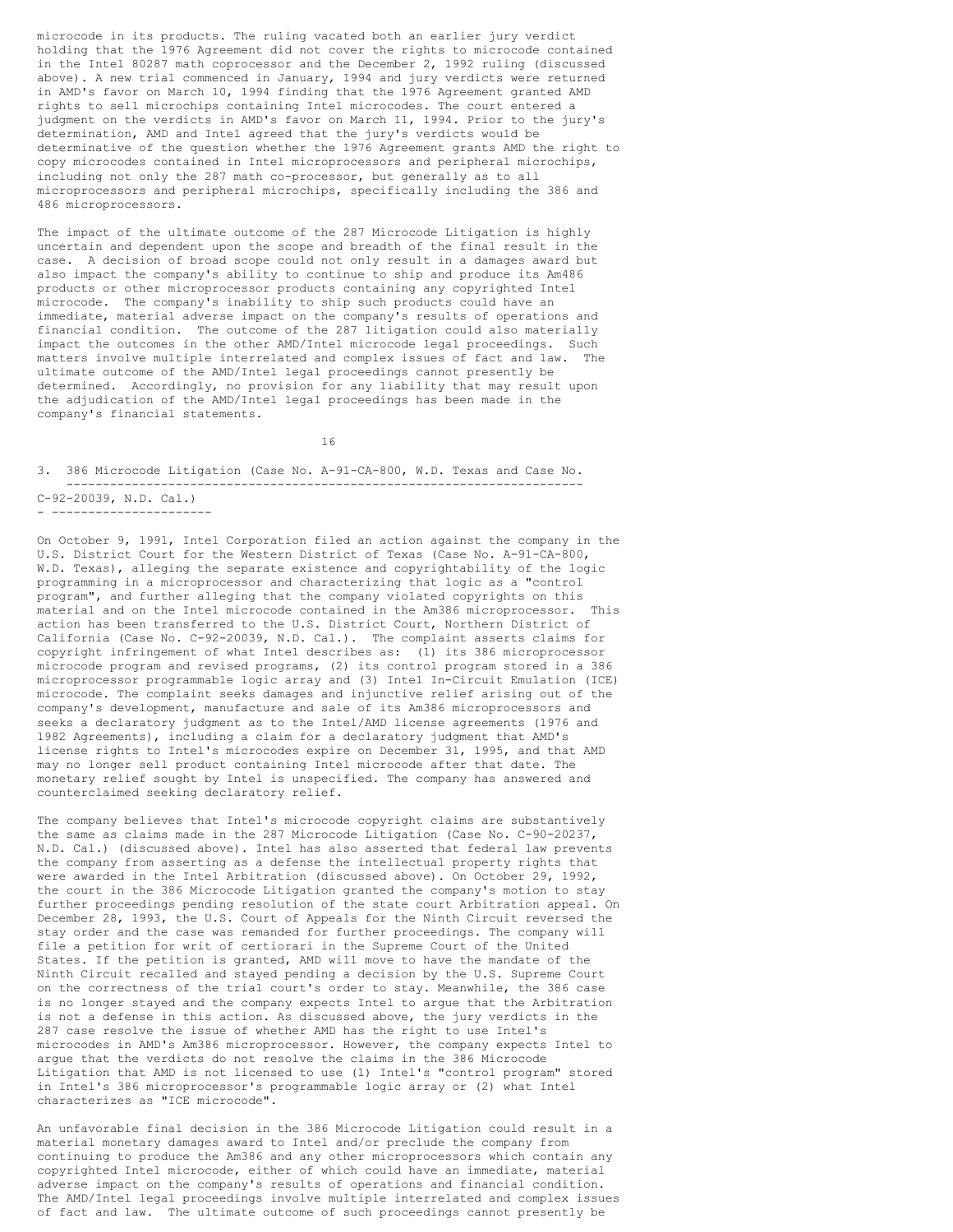determined. Accordingly, no provision for any liability that may result upon the adjudication of the AMD/Intel legal proceedings has been made in the company's financial statements.

17

## 4. 486 Microcode Litigation (Case No. C-93-20301 PVT, N.D. Cal.) -------------------------------------------------------------

On April 28, 1993, Intel Corporation filed an action against AMD in the U.S. District Court, Northern District of California, seeking an injunction and damages with respect to the company's Am486 microprocessor. The suit alleges several causes of action, including infringement of various Intel copyrighted computer programs.

Intel's Fourth Amended Complaint was filed on November 2, 1993. The Fourth Amended Complaint seeks damages and injunctive relief based on the following claims: (1) AMD's alleged copying and distribution of 486 "Processor Microcode Programs" and "Control Programs"; (2) AMD's alleged copying of 486 "Processor Microcode" as an intermediate step in creating proprietary microcodes for the AMD version of the 486. The Fourth Amended Complaint also seeks a declaratory judgment that (1) AMD has induced third party copyright infringement through encouraging third parties to import Am486-based products ("Third Party Inducement Claim"); (2) AMD's license rights to Intel microcode expire as of December 31, 1995 and AMD may no longer sell any products containing Intel microcode after that date ("License Expiration Claim"); (3) AMD's license rights to Intel microcodes do not extend to In-Circuit Emulation (ICE) microcode ("ICE Claim"); and (4) AMD is not licensed to authorize third parties to copy the Intel microcode ("Have Copied Claim"). Intel's Fourth Amended Complaint further seeks damages and injunctive relief based on AMD's alleged copying and distribution of Intel's "386 Processor Microcode Program" in AMD's 486SX microprocessor. The company answered the complaint in January, 1994.

On December 1, 1993, Intel moved for partial summary judgment on its claim for copyright infringement of what Intel terms its 486 ICE microcode. This motion was denied and a trial date of May 16, 1994, has been set for what Intel terms the ICE microcode portion of the 486 Microcode Litigation.

By order dated December 21, 1993, the Court granted the company's motion to stay Intel's claim that AMD's 486SX infringes Intel copyrights on its 386 microcode. In light of the Ninth Circuit decision discussed above in the 386 Microcode Litigation reversing the Court's order staying the case, the stay order in this action may be vacated and/or appealed and the litigation concerning this claim may proceed.

AMD believes that the microcode copyright infringement claims made by Intel in the 486 Microcode Litigation are substantively the same as claims: (i) made in the 287 Microcode Litigation with regard to the Intel microcode, discussed above and (ii) made in the 386 Microcode Litigation with regard to AMD's rights to utilize the so-called Intel microcode, "control programs" and ICE microcode. Intel's License Expiration Claim contained in the 486 Microcode Litigation is also contained in the 386 but not the 287 Microcode Litigation.

As discussed above, the jury verdicts in the 287 case resolve the issue whether AMD has the right to use Intel's microcode in AMD's Am486 microprocessor. The company expects Intel to argue that the verdicts do not resolve the claims in the 486 Microcode Litigation that AMD is not licensed to use (1) Intel's "control program" stored in Intel's 486 microprocessor's programmable logic array or (2) what Intel characterizes as "ICE microcode".

An unfavorable ultimate decision in the 287 or the 486 Microcode Litigations could affect the company's ability to continue to produce and ship its Am486DX products or, in the case of the 486 Microcode Litigation, could result in a material monetary damages award to Intel, either of which 18

could have an immediate, material adverse impact on the company's results of operations and financial condition. The AMD/Intel legal proceedings involve multiple interrelated and complex issues of fact and law. The ultimate outcome of such proceedings cannot presently be determined. Accordingly, no provision for any liability that may result upon the adjudication of the AMD/Intel legal proceedings has been made in the company's financial statements.

#### 5. Antitrust Case Against Intel ----------------------------

On August 28, 1991, the company filed an antitrust complaint against Intel Corporation in the U.S. District Court for the Northern District of California (Case No. C-91-20541-JW-EAI), alleging that Intel engaged in a series of unlawful acts designed to secure and maintain a monopoly in iAPX microprocessor chips. The complaint alleges that Intel illegally coerced customers to purchase Intel chips through selective allocations of Intel products and tying availability of the Intel 80386 to purchases of other products from Intel, and that Intel filed baseless lawsuits against AMD in order to eliminate AMD as a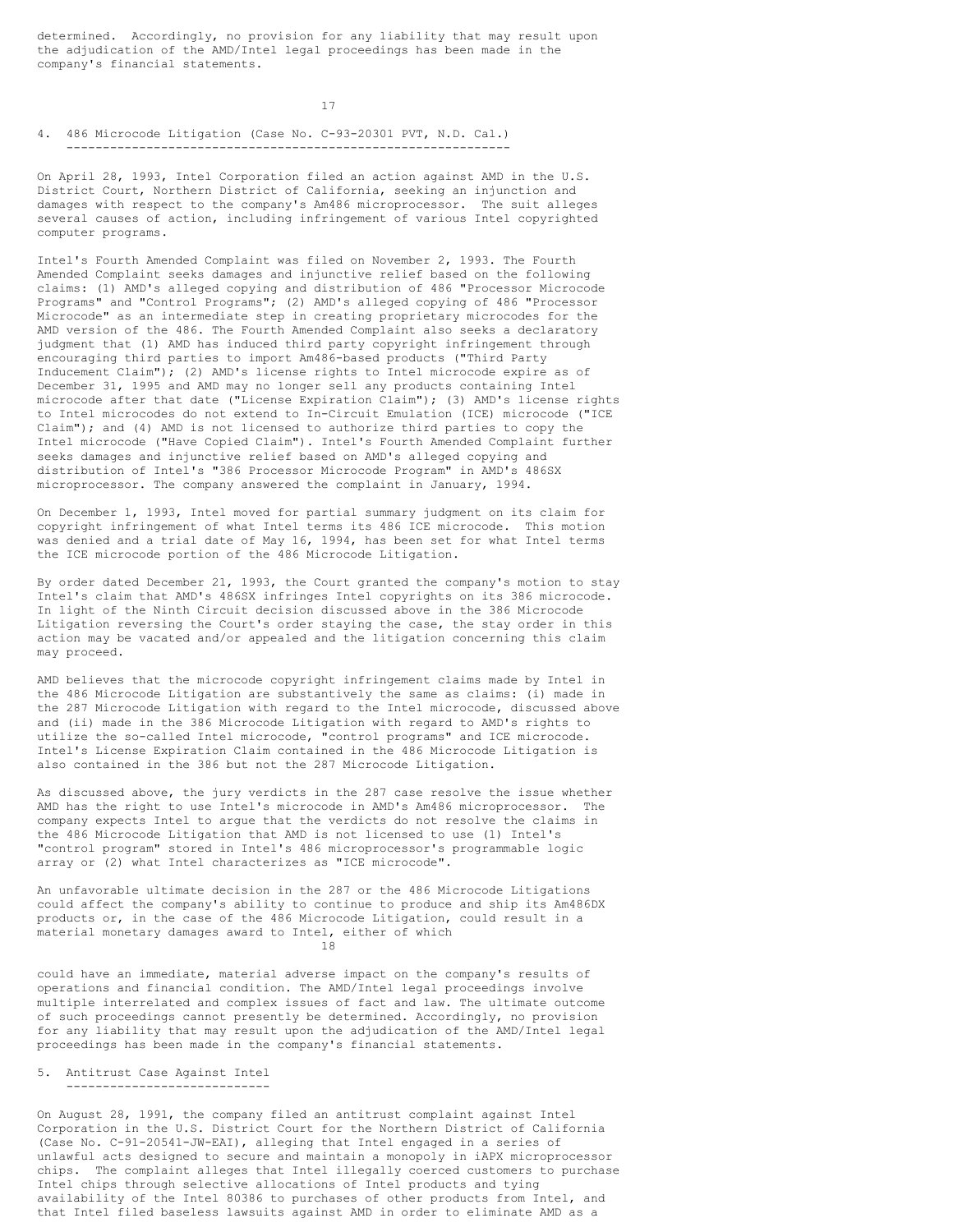competitor and intimidate AMD customers. The complaint requests significant monetary damages (which may be trebled), and an injunction requiring Intel to license the 80386 and 80486 to AMD, or other appropriate relief. On December 17, 1991, the Court dismissed certain of AMD's claims relating to Intel's past practices on statute of limitations grounds. Intel filed a motion for partial summary judgment on a single AMD claim that Intel filed a baseless trademark lawsuit against AMD and this motion has been granted. The trial date of October 4, 1994 has been vacated and no new date has been set. With the Court's permission, AMD filed an amended complaint on March 9, 1994, alleging monopolization and attempted monopolization by Intel in connection with the sale of the 286, 386, 486 and Pentium microprocessors.

6. Business Interference Case Against Intel ----------------------------------------

On November 12, 1992, the company filed a proceeding against Intel in the Superior Court of Santa Clara County, California (Case No. 726343), for tortious interference with prospective economic advantage, violation of California's Unfair Competition Act, breach of contract and declaratory relief arising out of Intel's efforts to require AMD's customers to pay to Intel patent royalties if they purchased 386 and 486 microprocessors from AMD. The patent involved, referred to as the Crawford '338 patent, covers various aspects of how the Intel 386 microprocessor, the Intel 486 microprocessor and future X86 processors manage memory and how these microprocessors generate memory pages and page tables when combined with external memory and multi-tasking software such as Microsoft (Registered Trademark) Windows (Trademark), OS/2 (Registered Trademark) or UNIX (Registered Trademark). The action was subsequently removed to the Federal District Court where AMD amended its complaint to include causes of action for violation of the Lanham Act and a declaration of patent invalidity and unenforceability. The complaint alleges that Intel is demanding royalties for the use of the Intel patents from the company's customers, without informing the company's customers that the company's license arrangement with Intel protects the company's customers from an Intel patent infringement lawsuit. No royalties for the license are charged to customers who purchase these microprocessors from Intel. This case is presently stayed pending resolution of the International Trade Commission Proceeding, discussed next.

19

7. International Trade Commission Proceeding -----------------------------------------

The United States International Trade Commission Proceeding (the "ITC Proceeding") (Investigation No. 337-TA-352) was filed by Intel Corporation on May 7, 1993, against two respondents, Twinhead International and its U.S. subsidiary, Twinhead Corporation. Twinhead is a Taiwan-based manufacturer which is a customer of both AMD and Intel. Twinhead purchases microprocessors from AMD and Intel, and incorporates these microprocessors into computers sold by Twinhead. Intel claims that the respondents induce computer end-users to infringe on what is known as the Crawford '338 patent when the computers containing AMD microprocessors are used with multi-tasking software such as Windows, Unix or OS/2. Intel seeks a permanent exclusion order from entry into the United States of certain Twinhead personal computers and an order directing Twinhead to cease and desist from demonstrating, testing or otherwise using such computers in the United States.

AMD's dispute with Intel in the Intel Business Interference Case (Case No. C-92-20789, N.D. Cal) (discussed above) requests a declaration that the Crawford '338 patent is invalid; accordingly, AMD intervened in the ITC Proceeding as a real party in interest by filing a motion with the ITC to intervene on the side of the respondents. On July 2, 1993, the ITC granted AMD's motion to intervene in the ITC Proceeding on the side of respondents and to participate fully in all proceedings as a party. The company has vigorously contested the relief Intel seeks. Any decision by an administrative judge would then be confirmed or not be confirmed by the International Trade Commission (ITC).

On February 4, 1994, the company filed a motion to suspend immediately and thereafter to terminate the ITC proceeding on the ground that Intel is collaterally estopped from pursuing the relief it seeks by reason of a judgment soon to be entered in favor of Cyrix Corporation (also an intervenor in the ITC Proceeding) and against Intel in a trial involving the Crawford '338 patent in Texas federal court. Intel opposed the motion, and filed a motion of its own requesting that the ITC proceeding be suspended, not terminated, pending appellate review of the Cyrix Judgment. On February 22, 1994, the ITC Administrative Law Judge granted AMD's motion to suspend, and indicated his intent to grant AMD's request to terminate the ITC Proceeding upon entry of the judgment in the Texas federal court. The Judge denied Intel's motion to suspend the ITC Proceeding until its appeal of the judgment in favor of Cyrix has been resolved.

An unfavorable outcome before the ITC could have an adverse effect on the company's ability to sell microprocessors to Twinhead and other computer manufacturers in Taiwan and potentially, other countries. An unfavorable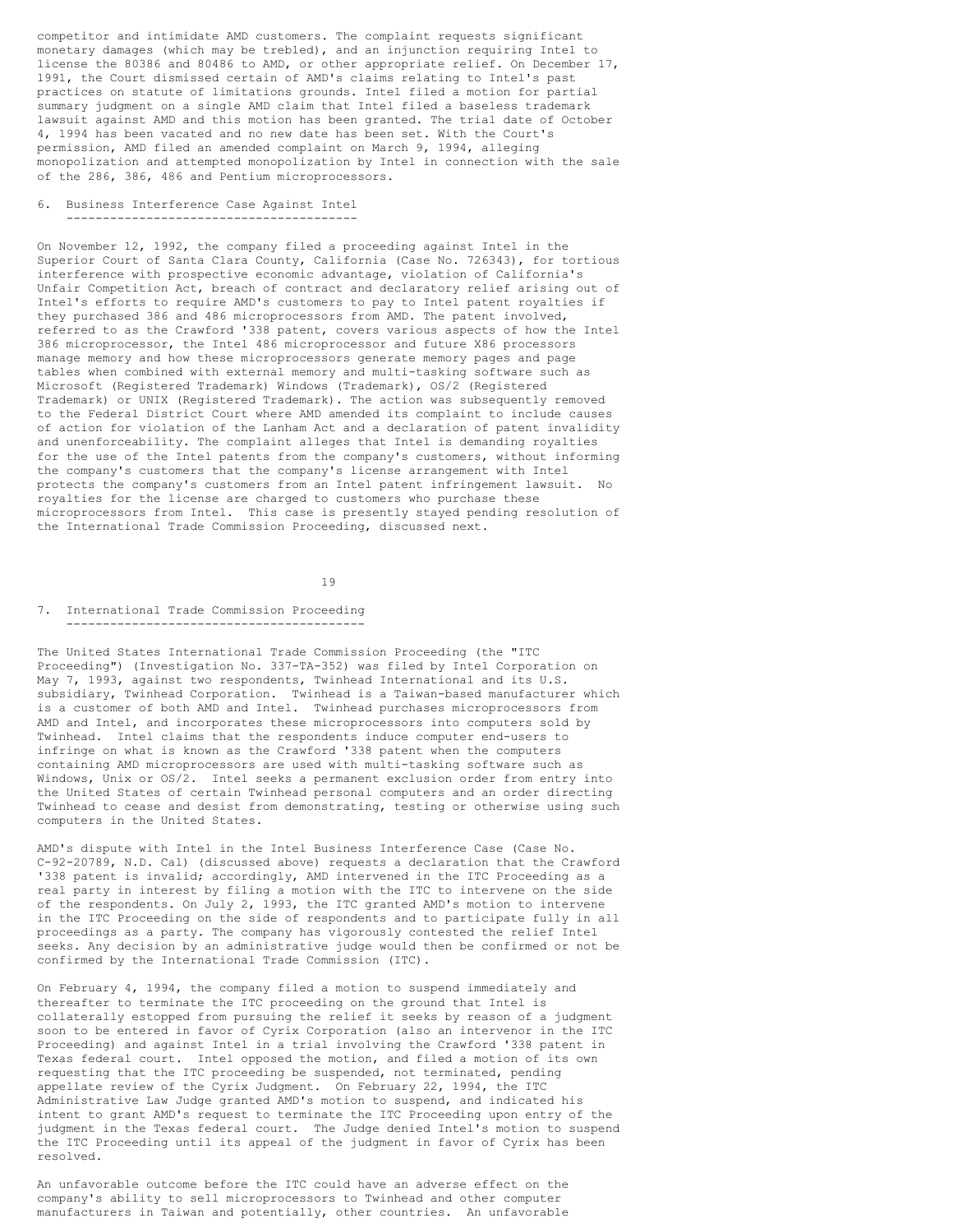outcome could have an immediate, material adverse impact on the company's results of operations and financial condition.

B. OTHER

-----

## 1. In Re Advanced Micro Devices Securities Litigation --------------------------------------------------

Between September 8 and September 10, 1993, five class actions were filed, purportedly on behalf of purchasers of the company's stock, alleging that the company and various of its officers and directors violated Sections 10(b) and 20(a) of the Securities and Exchange Act of 1934, 15 U.S.C. (S)(S) 78j(b) and 78t(a), respectively, and Rule 10b-5 promulgated thereunder, 17 C.F.R. (S) 240.10b-5, by issuing allegedly false and misleading statements about the company's development of its 486SX personal computer microprocessor products, and the extent to which that development process included access to Intel's 386 microcode. Some or all of the complaints

20

alleged that the company's conduct also constituted fraud, negligent misrepresentations and violations of the California Corporations Code.

By order dated October 13, 1993, these five cases, as well as any cases that might be subsequently filed, were consolidated under the caption "In Re Advanced Micro Devices Securities Litigation," with the lead case for the consolidated actions being Samuel Sinay v. Advanced Micro Devices, Inc., et al. (No. C-93-20662-JW, N.D. Cal). A consolidated amended class action complaint was filed on December 3, 1993, containing all the claims described above and additional allegations that the company made false and misleading statements about its revenues and earnings during the third quarter of its 1993 fiscal year as well as about potential foundry arrangements. The amended complaint seeks damages in an unspecified amount. On January 14, 1994, the company filed a motion to dismiss various claims in the amended and consolidated class action complaint. The motion to dismiss was scheduled for hearing on March 25, 1994, but has been taken off calendar pending preliminary settlement negotiations. The company has responded to initial document requests and interrogatories and has begun document production. No depositions have been taken. This case is in the early stage of discovery. The company believes the ultimate outcome of this litigation will not have a material adverse effect upon the financial condition of the company.

#### 2. George A. Bilunka, et al. v. Sanders, et al. (93-20727JW, N.D. Cal.) --------------------------------------------------------------------

On September 30, 1993, an AMD shareholder, George A. Bilunka, purported to commence an action derivatively on the company's behalf against all of the company's directors and certain of the company's officers. The company is named as a nominal defendant. This purported derivative action essentially alleges that the individual defendants breached their fiduciary duties to the company by causing, or permitting, the company to make allegedly false and misleading statements described in In re Advanced Micro Devices Securities Litigation above about the company's development of its 486SX personal computer microprocessor products, and the extent to which that development process included access to Intel's 386 microcode. This action alleges that a pre-suit demand on the company's Board of Directors would have been futile because of alleged director involvement. Damages are sought against the individual defendants in an unspecified amount.

On November 10, 1993, the company, as nominal defendant, filed a motion to dismiss the action for failure to make a demand upon the company's Board of Directors. The plaintiff then filed an amended derivative complaint on December 17, 1993. The company again moved to dismiss the complaint. The motion was heard on February 4, 1994, and on March 1, 1994 the Court granted in part and denied in part the motion. Proceedings in this case, which the Court has ordered to be coordinated with the consolidated securities class actions, are generally in abeyance pending settlement negotiations. The company believes that the ultimate outcome of this litigation will not have a material adverse effect upon the financial condition of the company.

3. SEC Investigation -----------------

The Securities and Exchange Commission ("SEC") has notified the company that it is conducting an informal investigation of the company regarding the company's disclosures about the development of its Am486SX products. See items 1 and 2 of Section (B) hereof. The company is cooperating fully with the SEC.

4. Other Matters. -------------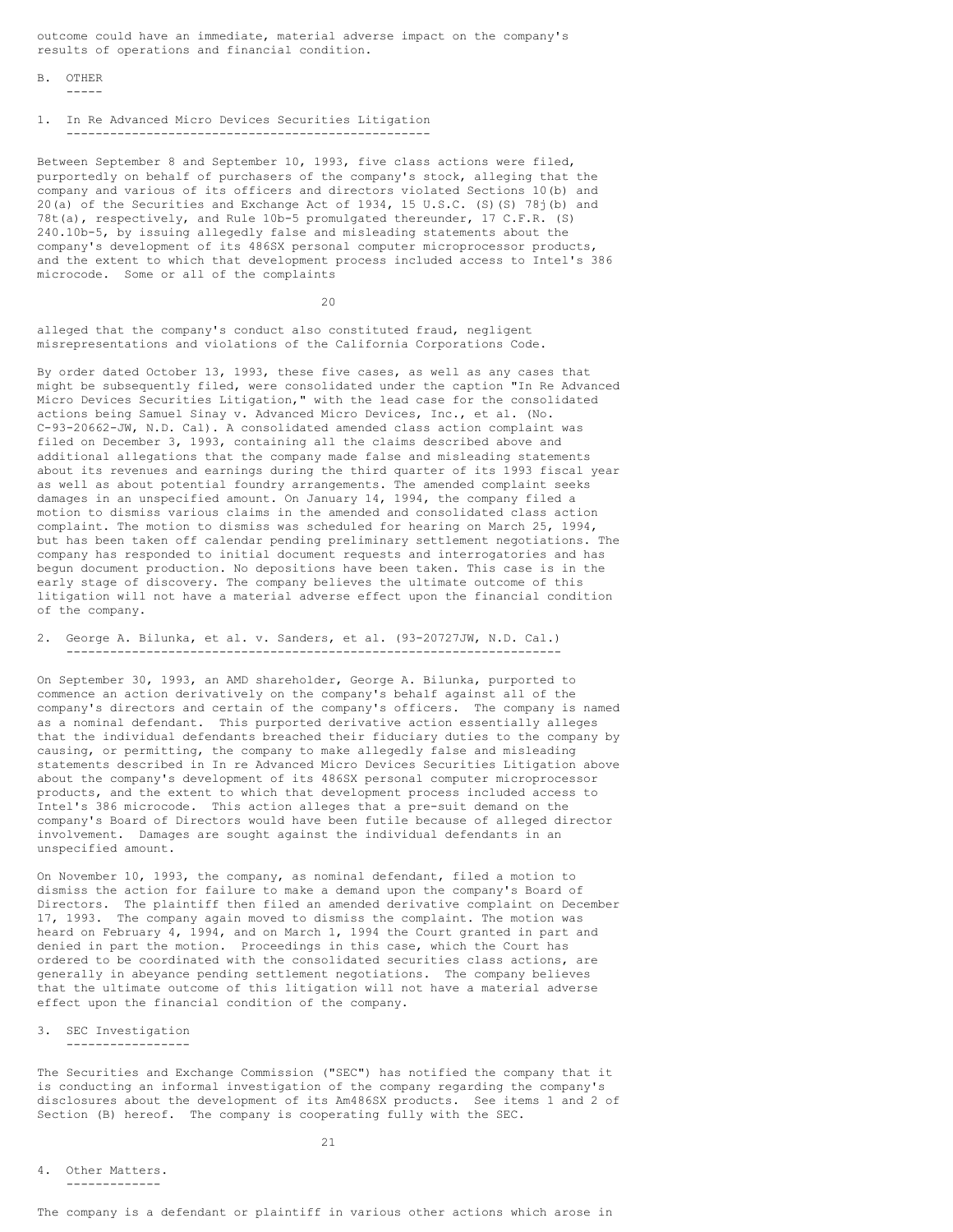the normal course of business. In the opinion of management, the ultimate disposition of these matters will not have a material adverse effect on the financial condition or the results of operations of the company.

22

## ITEM 5. OTHER INFORMATION -----------------

# A. SHELF REGISTRATION

------------------

On April 1, 1994, the company filed a shelf registration statement with the Securities and Exchange Commission covering up to \$400 million of its securities, which may be either debt securities, preferred stock, depositary shares representing fractions of shares of preferred stock, common stock, warrants to purchase common stock or any combination of the foregoing which the company may offer from time to time in the future. The nature and terms of the securities will be established at the time of their sale. The company may offer the securities through underwriters to be named in the future, through agents or otherwise. The net proceeds of any offering will be used for general corporate purposes, which may include the reduction of outstanding indebtedness, working capital increases and capital expenditures.

### B. PREFERRED STOCK

---------------

On April 4, 1994, the company announced that, given its current business prospects, it intends to call all of its outstanding \$30.00 Convertible Exchangeable Preferred Shares ("Preferred Shares") for redemption when market conditions permit. In such event, all of the company's outstanding Depositary Convertible Exchangeable Preferred Shares ("Depositary Shares") would also be redeemed. Each Depositary Share represents one-tenth of a Preferred Share, and each ten Depositary Shares are convertible into 19.873 shares of the company's common stock.

If the redemption occurs prior to March 15, 1995, the redemption price would be \$50.90 per Depositary Share, plus accrued and unpaid dividends. Based on the last reported sales price of \$28.50 per share of common stock on April 7, 1994, ten Depositary Shares could have been converted into common stock (including cash in lieu of any fractional share) having a market value of \$56.64 for each Depositary Share.

The company presently intends to redeem the Preferred Shares when it has obtained a satisfactory commitment from underwriters to purchase from the company the number of shares of common stock as would have been issuable upon conversion of any Depositary Shares which are not converted. Any offering of securities related to a redemption of the Preferred Shares would be made only by means of a prospectus contained in a registration statement filed with the Securities and Exchange Commission separate from the \$400 million shelf registration statement which the company filed on April 1, 1994. The company is not certain when or if market conditions or its business prospects will allow the company to call the Preferred Shares for redemption.

23

ITEM 6. EXHIBITS AND REPORTS ON FORM 8-K --------------------------------

- 99.1 Judgment entered March 11, 1994 in 287 Microcode Litigation filed as Exhibit 99.1 to Form 8-K dated March 10, 1994 is hereby incorporated by reference.
- 99.2 Jury Verdicts dated March 10, 1994 in 287 Microcode Litigation filed as Exhibit 99.2 to Form 8-K dated March 10, 1994 is hereby incorporated by reference.
- B. Form 8-K --------
	- 1. The company filed a Form 8-K, dated March 10, 1994, reporting the results of the 287 Microcode Litigation trial and the status of pending litigations.

24

Pursuant to the requirements of the Securities Exchange Act of 1934, the registrant has duly caused this report to be signed on its behalf by the undersigned thereunto duly authorized.

A. Exhibits --------